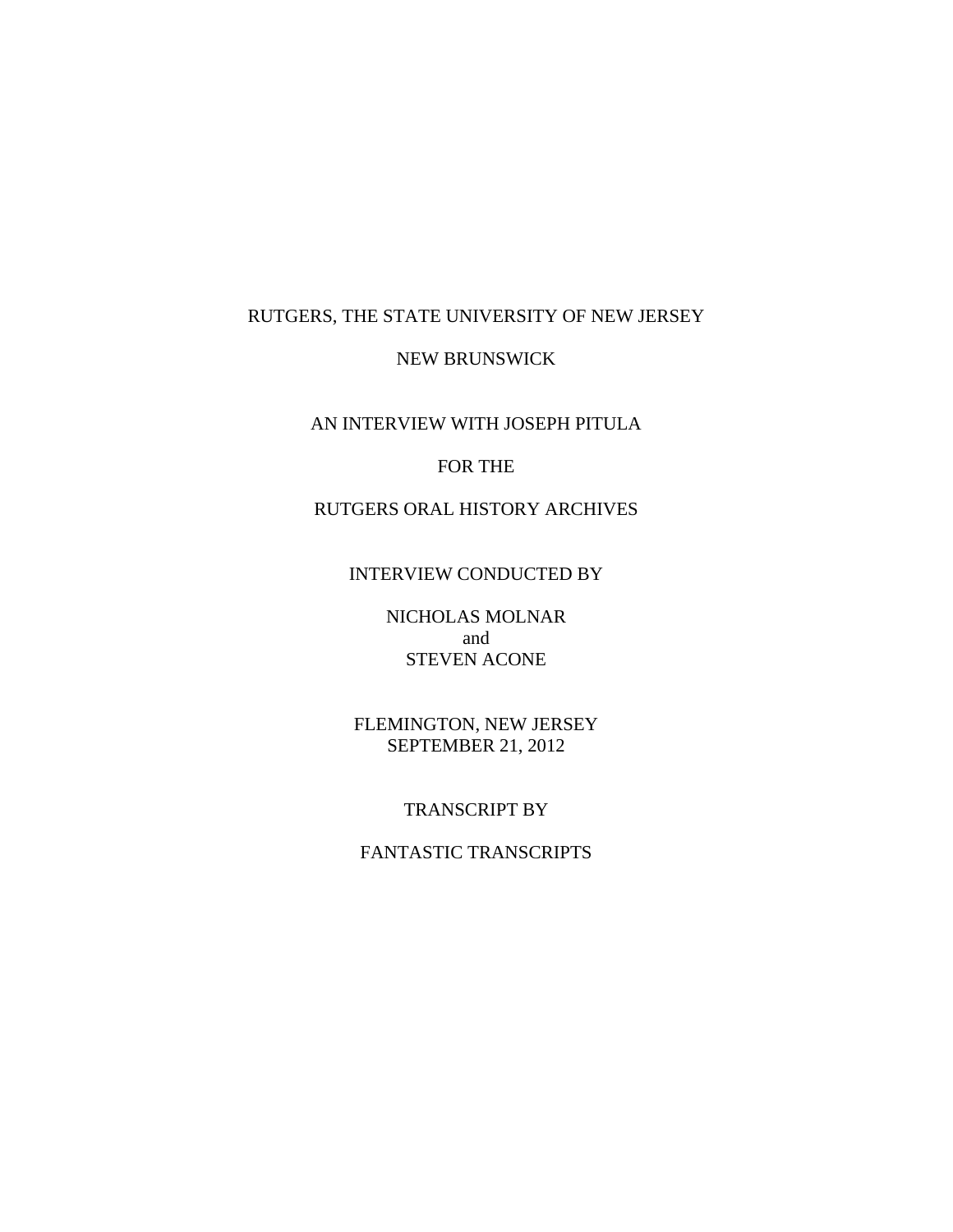Nicholas Molnar: This begins an interview with Mr. Joseph Pitula on September 21, 2012, in Flemington, New Jersey, with Nick Molnar and Steve Acone. Thank you, Mr. Pitula, for having us here today in your home in Flemington. Could you tell us when and where you were born?

Joseph Pitula: Sure, was born, actually, at home. At the time, most of the children were being born at home then. Of the six children in my family, five were born at home. My sister Jean, the youngest, was born at the Hackensack Hospital.

NM: All right.

JP: This is going back to 1925.

NM: Okay.

JP: So, I was born on 167 South Street, Hackensack, New Jersey, on May 4, 1925; my mother, Mary Pitula, and father, Stanley Pitula.

NM: Usually, we begin our interviews by asking you a little bit about your family history. Can you tell us a little bit about your father and what you know about his family history?

JP: Well, my father was born in the part of Austria-Hungary which is now part of Poland. This is during the Austro-Hungarian Empire there. He was [of] Ukrainian descent, and he came over, oh, when he was approximately seventeen or eighteen, I believe. Naturally, at the time, he needed a sponsor and one of the relatives sponsored him and they were able to get him a job. That was one of the requirements at the time and came through Ellis Island, like all the other immigrants of that day, that period.

NM: Your father already had relatives living in the United States.

JP: There were some relatives. I'm not sure how many there were, because they may have come over later or prior to his arrival. He was only a young fellow at the time.

NM: Your father got a sponsor and he got a job. What did he do initially?

JP: He was working at Horn & Hardart, making coffee. [laughter]

NM: Okay. Did he continue to work there for the rest of his career?

JP: No. I don't know where he lived. He did have a sister living in New York. I'm not sure whether she came over prior to his arrival or not. He never really told us the whole story.

NM: What about your mother? What do you know about her family background?

JP: Yes, well, my mother was born in New York City. Her parents were Ukrainian and Polish.

NM: Was she first-generation?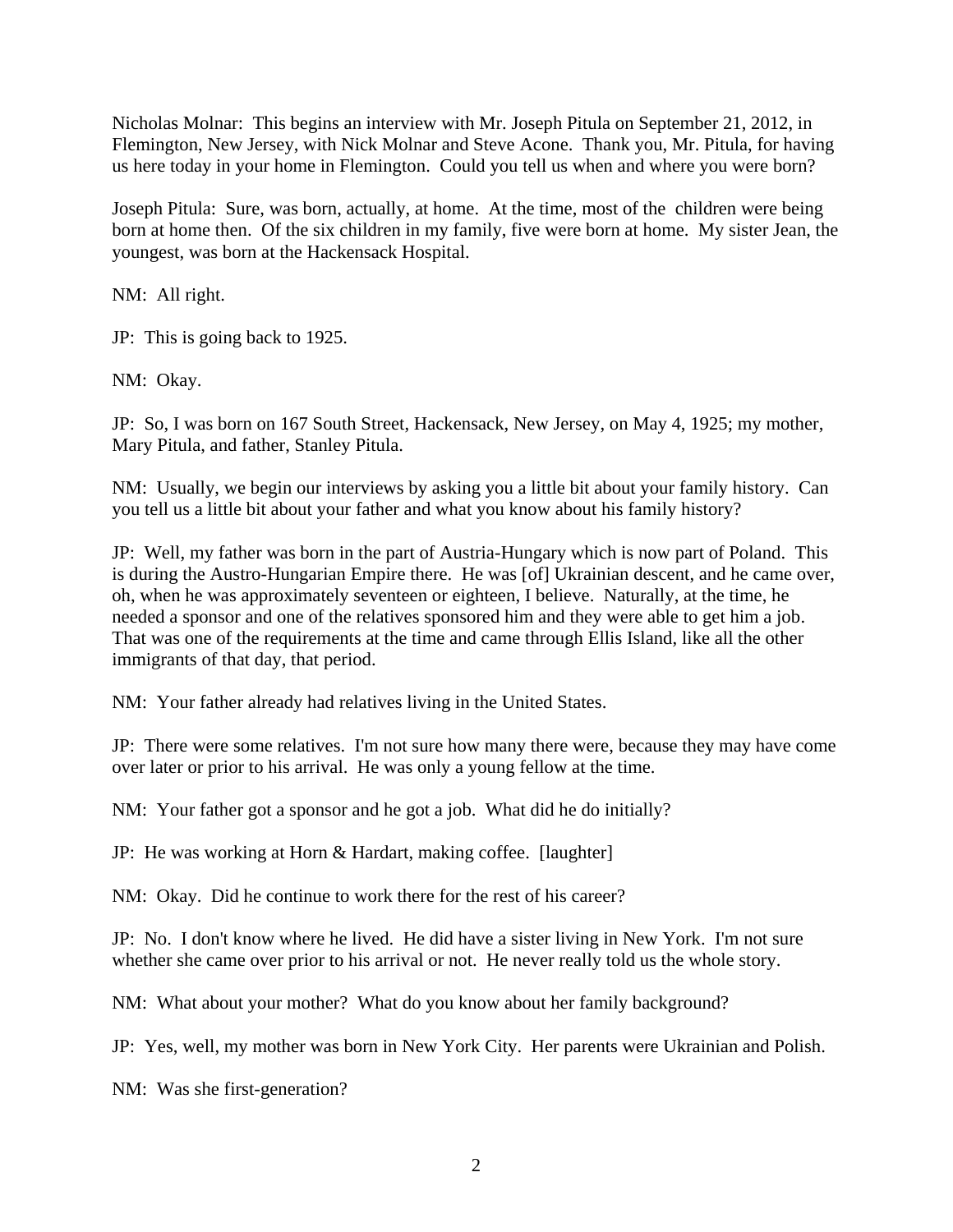JP: Yes, right, I would say the first-generation.

NM: Do you have any siblings?

JP: Well, yes, I came from a family of six. At the present time, there are three of us still living. My oldest sister, Julia, she passed away, Pauline, my sister, passed away and my brother, Stanley, he unfortunately passed away at a very young age, sort of tragic way, and the living siblings are Helen and Jean.

NM: Where do you fit into the six siblings?

JP: I'm right in the middle, right in the middle. [laughter]

NM: Did you grow up in Hackensack?

JP: I grew up in Hackensack, yes.

NM: Could you share with us what you remember about the area back then?

JP: Oh, sure. It was, oh, gosh, a rural area, lots of fields, plenty of open space for growing up, without any problem or worry. We had farmland around where I lived. Once in a while, there was a horse that broke loose, would be running down the street. [laughter] We did have a relative that lived right next door to us, (Jenny Dragon?), and she, coming from the old country, knew how to handle these horses. As they were coming, flying down the street, she would get in front of it and wave, and doggone it if this horse didn't stop. I was amazed--that she didn't get run over. [laughter]

NM: What area of Hackensack were you located in?

JP: The lower part, near the border of South Hackensack. At the time, it was called Lodi Township, but, then, eventually, they changed it to South Hackensack. [Editor's Note: This occurred in November 1935.]

NM: You mentioned that it was a very rural area. Were there places where you could go to a movie? Was there public transportation?

JP: Oh, well, if we wanted to go to a movie, we'd walk to the movie, to the center of Hackensack. There were three theaters there at the time in Hackensack, the Eureka, the Fox and the Oritani. The price for the Eureka was only ten cents to get in it. [laughter] I think the Fox and Oritani were a nickel [more], fifteen cents, I believe.

NM: As a young child, what did you do for recreation?

JP: Oh, plenty of recreation, played cowboys and Indians, [laughter] run through the fields, make our own bows, cut down one of these weeds and make arrows out of them, make our own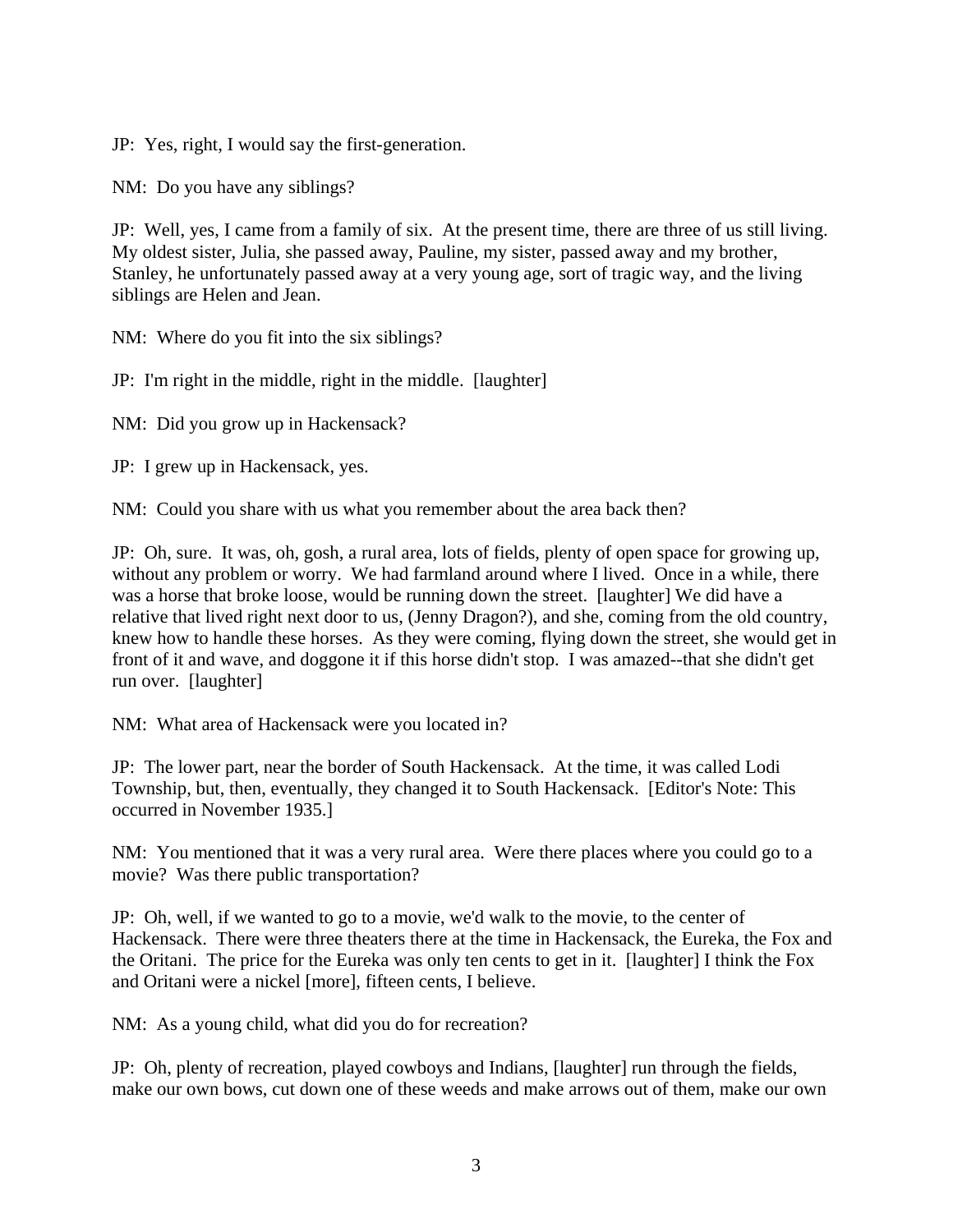bow from a tree branch put a string across it, chase butterflies. We had plenty of those, running around there, and then, as I got a little older, played, what? baseball, football, throwing with my neighbors that were in the area. In fact, the homes weren't close by. So, they were a little walking distance to each home.

NM: Steve, do you have any questions?

Steve Acone: You just mentioned playing baseball. You played baseball in school, correct?

JP: I played baseball in school, right.

SA: What was your favorite position?

JP: I was the outfield, outfielder, right.

SA: I used to play baseball, first base. I could not handle the outfield.

JP: Right. I enjoyed playing shortstop, but the shortstop there then was too good, a little better than I was. Actually, I was at a young age at the time. Probably, maybe, that was a little of an unfortunate situation for me, because I started kindergarten when I was four and when I got to my senior year in high school, I was only sixteen and, naturally, there were older ballplayers on the team. I mean, I was in an unfortunate situation where I was competing with older, better quality players.

NM: What do you recall about elementary school?

JP: Well, elementary school, I remember kindergarten, where I would fight for a little red wagon. Whoever got there first would be able to get the red wagon and this one kid by the name of Eddie would always try to beat me to it. [laughter] Kindergarten, growing up, I enjoyed the school and progressed through the grades.

NM: Where was the school in relation to where you lived?

JP: It was, I would say, about--it had to be a good mile from our home and, naturally, walked there, no bus service, but, at the time, through the snow and snow piles and all that, we still managed to get there. I recall lunchtime--we didn't eat in school, like nowadays. We had to run home and I would run all the way home, so that I would be able to eat my lunch and get back in time. I'd try to fix something fast, because my mother and Father were working. One of my sisters was still, in grade school, but I can't recall whether I beat her home or whatever. [laughter] I would sometimes open up a can of beans and have that for lunch.

NM: You mentioned that both your mother and father worked.

JP: Yes.

NM: Where did they work?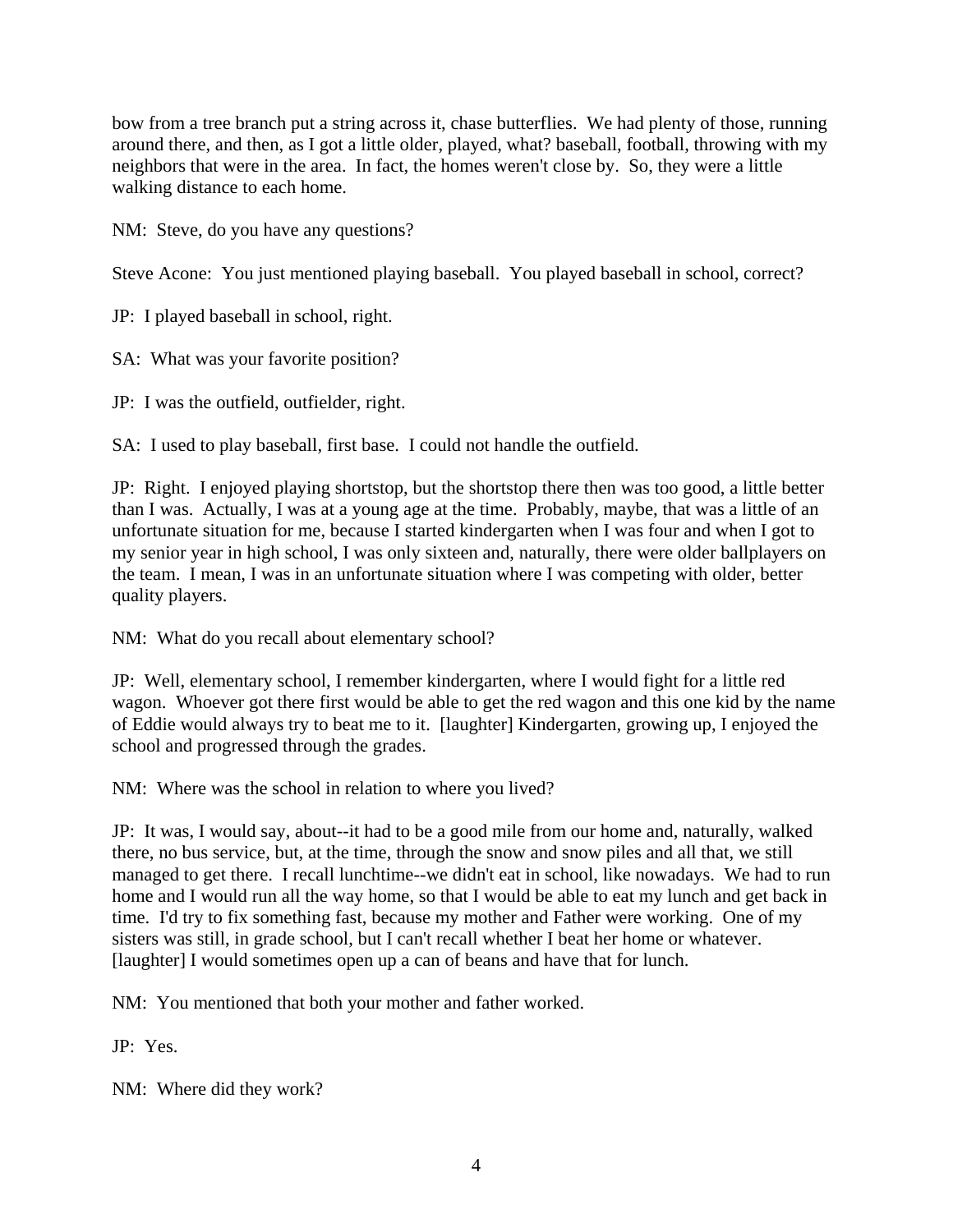JP: Well, at the time, my father actually worked in a chemical plant. I can't recall that period when he was working in a chemical plant, but, then, if you go back to when I was around four, that period when you still remember somewhat what's going on, it was through the Depression. I recall him being out of work at the time and the men, actually, that were out of work applied for relief checks, but they had to do some manual labor, also. It's not just "sit home and collect your relief check." They had to go out on the street, filling potholes, picking up scraps and all, anything, just to keep them occupied, busy, until they could find themselves employment; eventually, did get employed by the road department, county road department, where he actually worked until he retired.

NM: Did your mother work through this entire period?

JP: Yes, she was a seamstress. She worked for the American Novelty in Hackensack. I do recall going there, occasionally, to bring her things she needed. I could walk in to the [shop floor], as the machines were buzzing away, "Zing, zing, zing," walking all the way through, without any problem. Nobody bothered you at the time, [laughter] and then, when I'd get [to her], oh, my mother would introduce me to all her friends and say, "This is my boy." [laughter]

NM: Did you have a job growing up?

JP: You know what I did growing up, to make a few dollars? I was eight, nine, ten, in that age period. I would collect newspapers, junk. We'd walk to the Bogota dump with my cousin Pete who was eleven at that time. We'd go out in the dump and it was [near] the paper mill. They would clean out the beater, they would bring all what was on the bottom, the sludge and all that, out to the dump. We'd go through that and we'd find coins and, also, metal, the copper and brass and whatnot, and then, we're able to sell that in the junkyard, but we walked all the way to Bogota and back again. We did a lot of walking when I was growing up.

NM: Moving into your high school years, did you have any favorite subjects?

JP: I did like history. That was one of my favorites. I had no problem there with history. Bookkeeping was simple enough, also no problem. Let's see, what else can I remember, recall, about high school? except for the fact that, I would, again, have to walk there, walk to high school, no bus transportation. I would walk along the railroad track in Hackensack and my enjoyment was walking on the rails, also, watching that no trains were coming. [laughter] Also, another thing I used to love to do was jump from tie to tie, and then, just run. I guess it was good exercise. At the time, I didn't realize it, but it's good for the body.

NM: Do you have any teachers who stand out in your memory?

JP: No [teachers], none that I could recall, that I had any favorite teacher or anything else. They're all the same to me.

NM: You noted that some people in your community were affected by the Great Depression.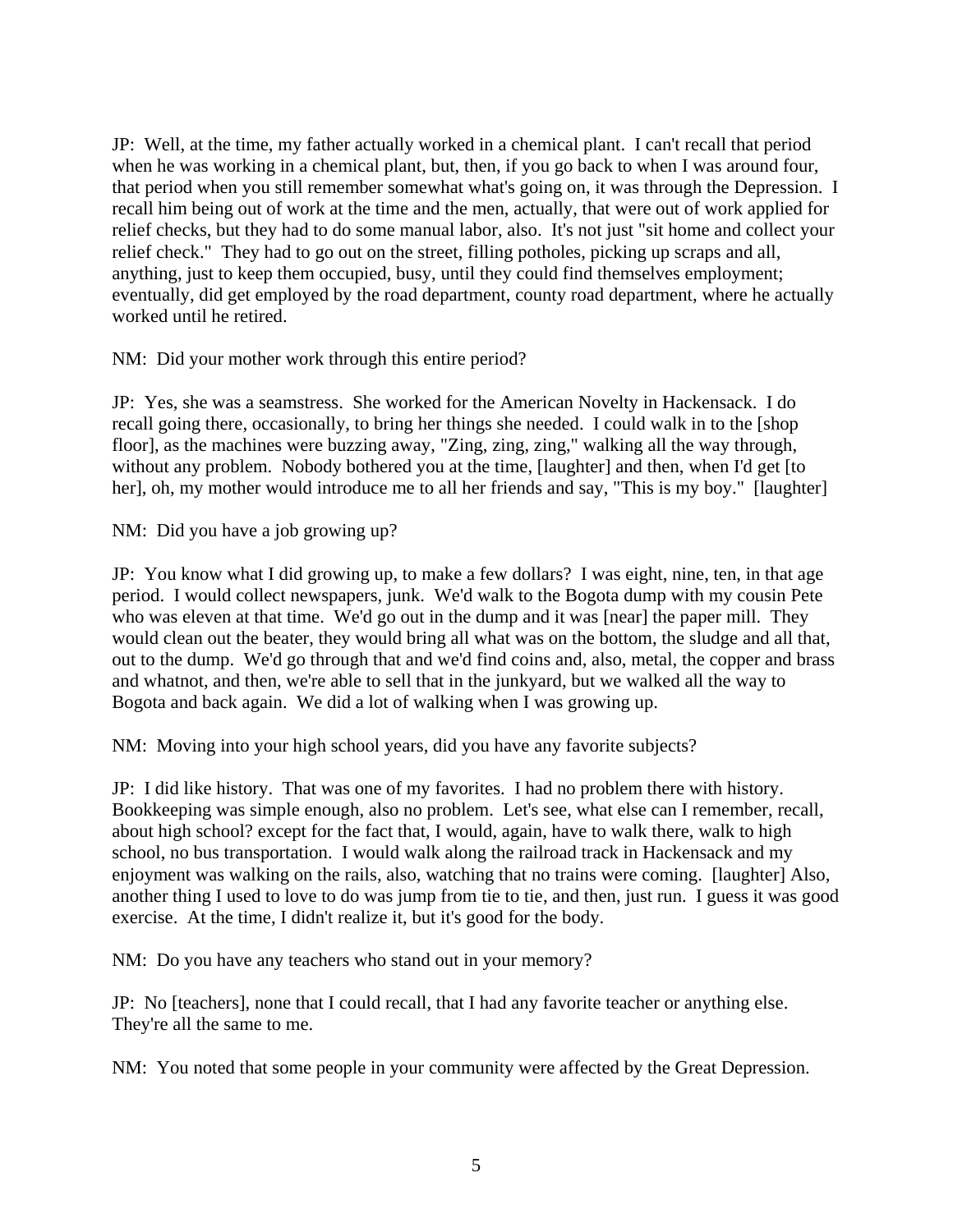JP: Oh, yes, yes, sure.

NM: Could you tell me what you remember about that?

JP: Oh, sure, yes, I remember going to a store, or whatever it was--where they would collect clothing and shoes and things like that for anyone that would need and see what they could use. I went with my Uncle Mickey and he picked out a pair of shoes. I thought it was wonderful--he could go out and get shoes and not have to pay for it. They were all donated by people that were in a position to help out, and, also, going to the relief station with my mother to pick up flour and dried fruit and sugar that they would hand out to us. At the time, I didn't realize how critical it was. Naturally, you're not thinking that way as a youngster, but we also did have a small plot of land that my father farmed. We had plenty of food, corn, tomatoes, peppers. He had everything, beets--oh, he planted just about almost everything. It was a good plot of land. There was also land around which was unclaimed land that he used also. We had chickens and, as I stated in one of my memoirs that I wrote for the senior center, I had to clean out the chicken coop. That was my job. [laughter] Besides that, my other job was chopping wood to stack up for the winter, because we didn't have central heat. We had a stove and that was my job all summer long, too, in-between my playing and whatnot, to stock the woodshed.

NM: Roughly how large was this plot of land that your father farmed?

JP: Oh, it was quite large, spread out, land that didn't even belong to him, land that he owned, but land beyond that. I'm not sure how much land he farmed.

NM: In terms of feeding your mother and father and six children, was your family selfsufficient?

JP: I would say so, yes, actually, we were. He did own a home. Yes, I recall him having a little difficulty getting payments, but my older sister, Julie, was working at the time and I'm pretty sure some of her salary helped out.

NM: I have interviewed others who had family farms or things of that nature at the time. They often spoke about farmers bartering goods rather than selling them.

JP: Oh, yes.

NM: Was that something that your family did?

JP: It's possible, it's possible. I'm not sure whether [we did]. I know that we had a Mrs. Kintop and Mr. Kintop, our neighbor farmers, and he had a nice little farm there with ducks and cows and whatnot. After my father chopped down some of the cornstalks, I would bring it over to Mr. Kintop on a wheelbarrow for the cattle. [laughter] Sometimes Mr. Kintop took me in his horse and wagon to pick up feed for his animals.

NM: You mentioned that you would go with your mother to the relief station.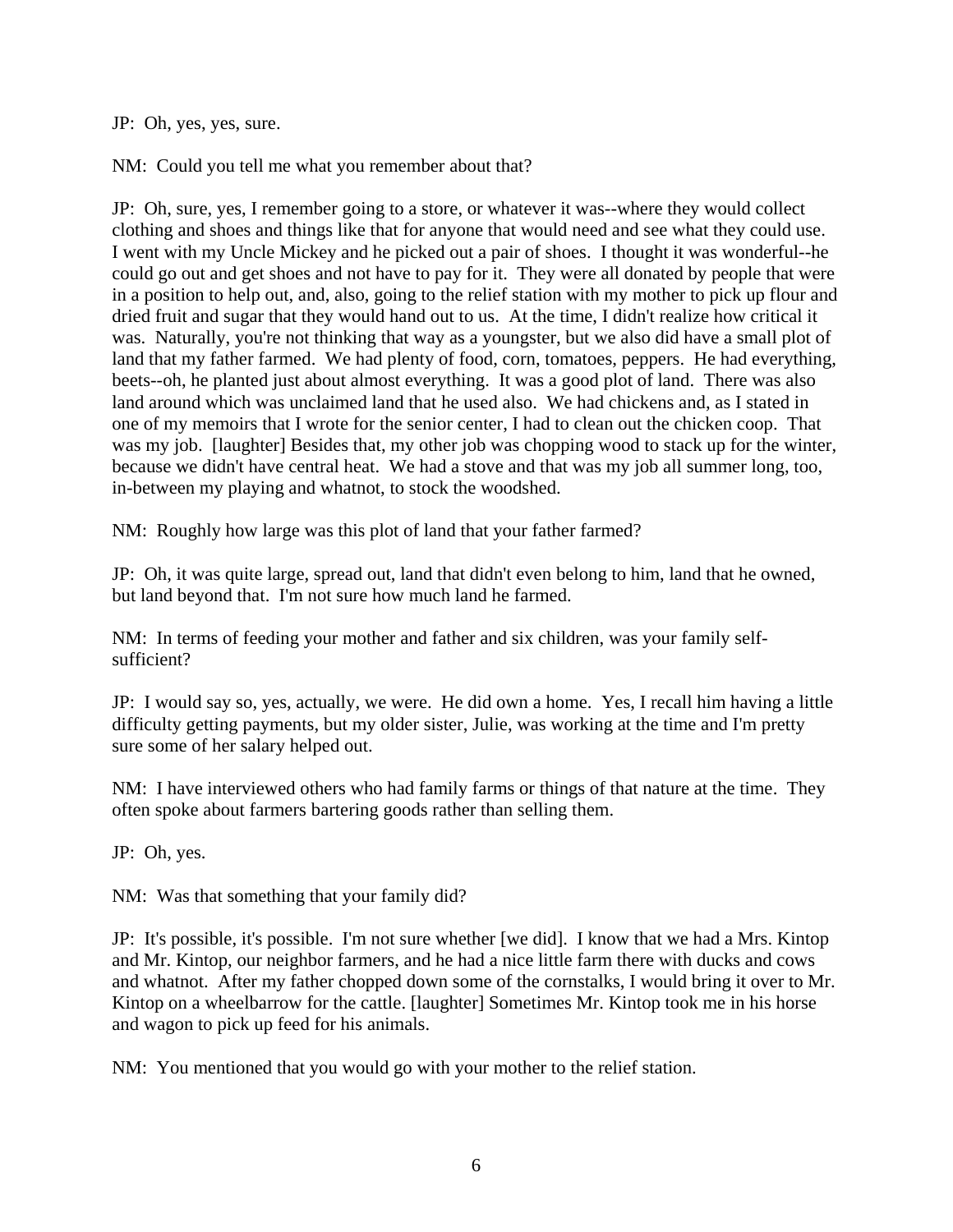JP: Yes.

NM: Could you describe what this place was in the community? I have not encountered this before.

JP: Oh, it was located on Essex Street in Hackensack and it was a converted house, something like the food pantry, where it would be stored up with government supplied products. It wasn't anything people donate like the food pantry nowadays. It was all government supplied, the food that they were handing out, the sugar and the flour and the dried fruit and some canned goods.

NM: Did many people in the community use this station?

JP: Oh, there were quite a few, yes, sure, because we're all--it was a depressed period of time and there were plenty of people out of work at the time.

NM: It sounds like at least your neighbors nearby were also farmers.

JP: Oh, yes, they all had something, ducks, geese, rabbits. There were several in the area. Mr. Argenio farmed and also worked on a farm. Plus he also was a rag picker. He had this horse and wagon. When he would come home with the wagon, we'd all jump on the wagon. He would be cleaning stores, like Woolworth's, Macy's, McCrory's, one of the five-and-dimes around there, and, naturally, sometimes, there would be candy that had fallen on the floor and he had swept up. We would be looking for it [laughter] in the trash that was on the wagon. He had a large family that we played with.

[TAPE PAUSED]

NM: While you were in high school, the attack on Pearl Harbor took place.

JP: Yes.

NM: Can you tell us what you recall about that day?

JP: Sure. Well, actually, the day that Pearl Harbor was attacked was a Sunday and I was listening to--we didn't have TV at the time--so, I was listening to the Giants football game, on radio and they broke in with the announcement that the Japanese had attacked Pearl Harbor. Wow, that was a shock. I'd guess it was, like, "Bingo," right? something like a bolt out of the blue. You never expected it and, probably, the people, the older ones, knew that something was going on, but what the heck was I at the time? sixteen, I guess, fifteen, sixteen. I didn't give it too much thought, what we were going to get ourselves into, really. [Editor's Note: Japanese forces attacked the American naval base at Pearl Harbor, Hawaii, on December 7, 1941, thrusting the United States into the Second World War.]

NM: I understand that your brother served in the Army.

JP: My brother, right, but he served during the Korean War.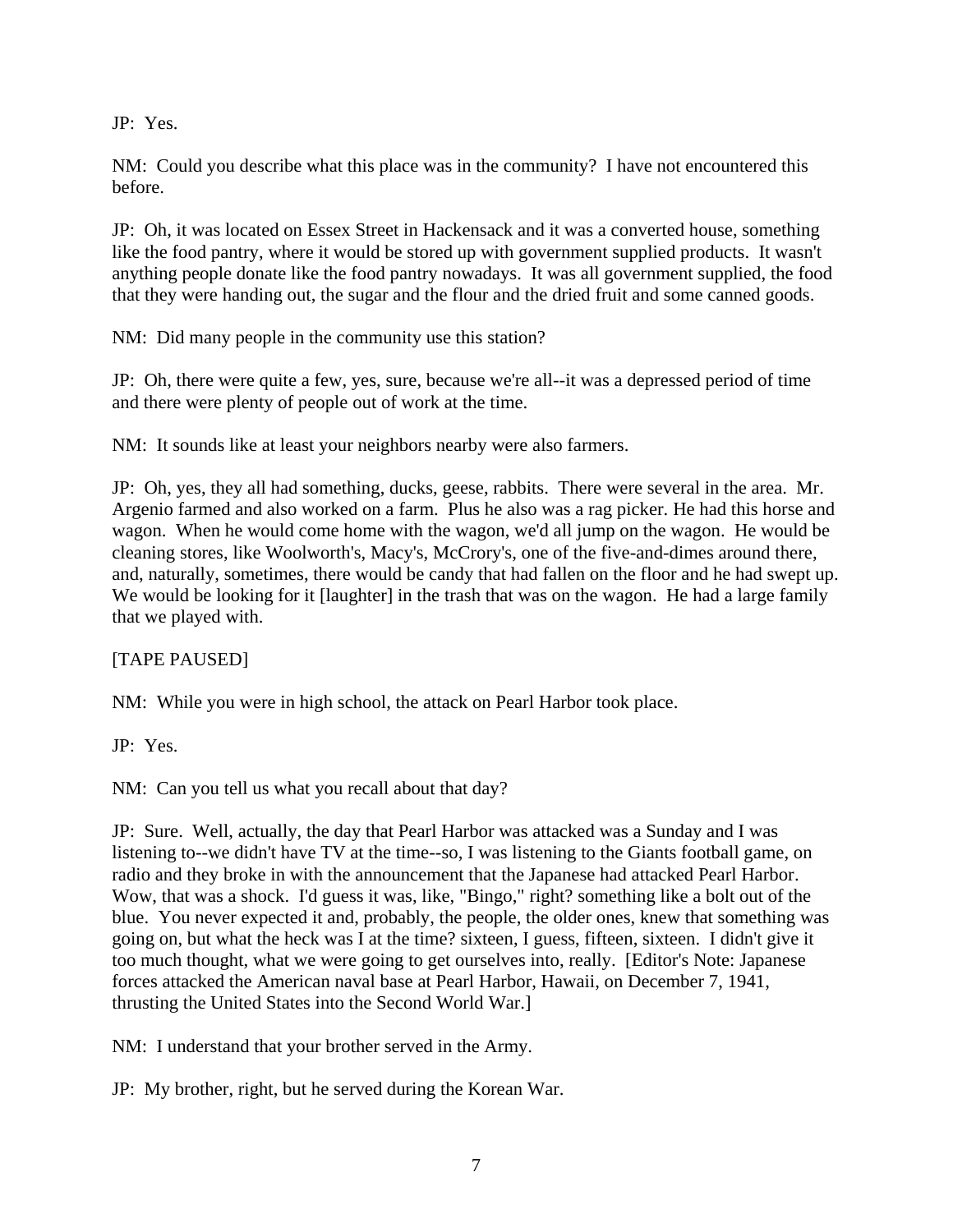NM: I am sorry. He was younger.

JP: He was yes, my younger brother. He actually was signed by the Cleveland Indians. In fact, I can show you, later on, his picture, if you care to see it.

NM: We would love to. Before Pearl Harbor was attacked, as a high school student, did you have any plans for yourself after high school?

JP: No. Actually, I was working at the A&P, after school. The A&P was located in Rutherford. I would run home from [school], after. If you had working papers at the time in school, you were dismissed a little early, around two-thirty or so. I would run home and get changed, run back to Essex Street, hop a bus to Rutherford, I think that was about six miles away, [laughter] and work for two hours, from four until six, at the A&P. That I would do every day and Saturday, would work all day Saturday. That's how I was able to make extra money for whatever I needed.

NM: What did you do for A&P?

JP: I worked initially in the dairy department, slicing cheese, and then, from there, I progressed to a checker, to running the checkout machine. Now, at that time, we had to memorize all the prices of the different canned goods and boxes of food that were on the shelves. It wasn't computerized or anything like that. We had to go over a list each day to check, make sure that any of the prices were changed, so that we wouldn't be charging the customers more than they should be. So, it's quite a deal to have to remember all these prices, yes, but I guess, at that time, they didn't have as many varieties of each product as they do now.

NM: How old were you when Pearl Harbor was attacked?

JP: I was sixteen.

NM: How did your community react to the news of the Pearl Harbor attack?

JP: Well, I guess they were all stunned. I can't recall any comments from anyone.

NM: How did your family react?

JP: Well, my father would always be listening to the news, but he never really came out with any direct comment as to really how he felt. I guess, inside, he knew something, there was going to be a problem. Naturally, I was getting up to draft age, because they had the draft going on then. [Editor's Note: The Selective Service Act of 1940 required all twenty-one to thirty-fiveyear-old males to register for the draft. These age parameters were expanded to eighteen to forty-five years of age after the United States entered the war.]

NM: Did you consider joining the service?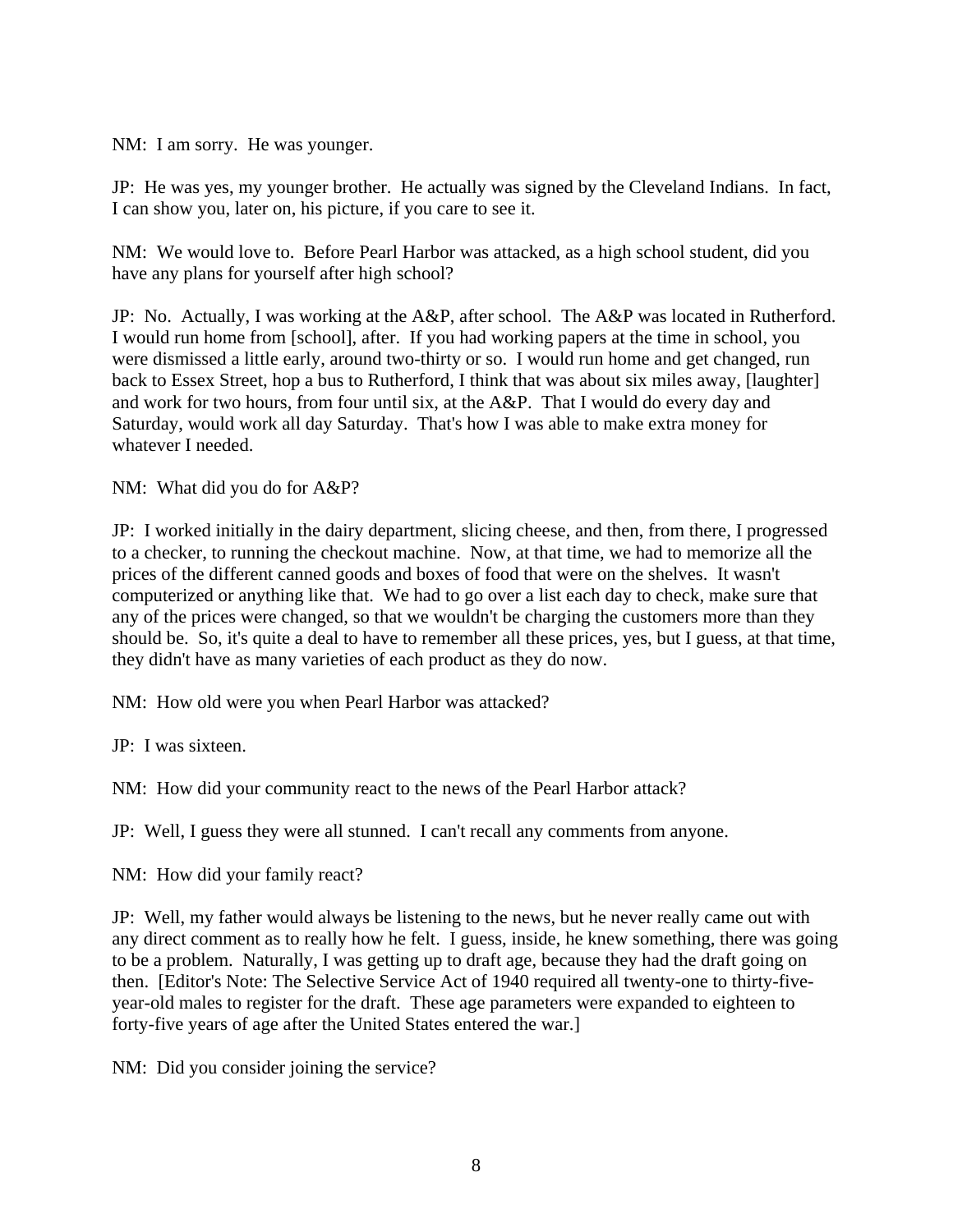JP: No, I didn't. Actually, I didn't think about volunteering or joining right away. I knew that I would probably be drafted eventually, so, I [waited]. That year after I graduated, I was able to work full-time at the A&P, although I did work for a Dr. Pafe also, grinding eyeglass lenses. I thought maybe that when I was inducted that there would be some kind of a position for that in the Navy, but, evidently, there was nothing available, open, at the time. Now, you want to go through the period when I went into the service?

NM: Yes.

JP: Okay. So, when I graduated high school in June, I'd just turned seventeen then, in May. So, it was one full year that I was able to work before being drafted. So, I signed up for the draft then the following May. You would sign up for the draft as your birthday date came along and I recall going to the draft board with two other friends from the neighborhood. Well, one of the boys that I signed up with was drafted into the Army but he didn't make it back home. He was in paratroopers and he was killed out there in Europe. The other boy, he came back okay, two of my friends, anyway, that were in the service with me then.

NM: You wrote on your survey that some of your cousins also joined the service.

JP: Oh, I had two uncles, my Uncle George and Alex. They served in the Army. They were in the European Theater and they were in--I believe George was telling me that he was in the Battle of the Bulge and I don't know what division Alex was in. I had a brother-in-law, Adam, that was also in the service and a brother-in-law, Howard and Eddie; also, cousin Pete, and, oh, cousin Johnny. Johnny was in the Navy. So, we had quite a few from our family that were in serving at the time. My brother Stan, we called him Sonny, he served later, in the Korean War, for that period, but he was stationed out in Austria.

NM: He was stationed in Europe during the Korean War.

JP: Yes.

NM: When you were drafted, did you have a choice of which branch you could choose?

JP: Oh, yes, yes. I chose the Navy. I thought that I would--my cousin Johnny convinced me to join the Navy. So, that's one of the reasons I joined the Navy. Fortunately, they gave us a choice. That was in July, I believe, July, and then, I went off to Newport training base there in August, if I can remember exactly the date. I probably have it in here somewhere.

NM: That is okay. We can add it in later. Are there any moments from the induction process that stand out in your memory?

JP: Well, as I stated in the papers that I wrote, I was physically fit, but I certainly was hoping that I wouldn't get rejected for any particular reason. That's the only thing that would be outstanding. I was happy that I was accepted to serve.

NM: Tell us about your initial training at Newport.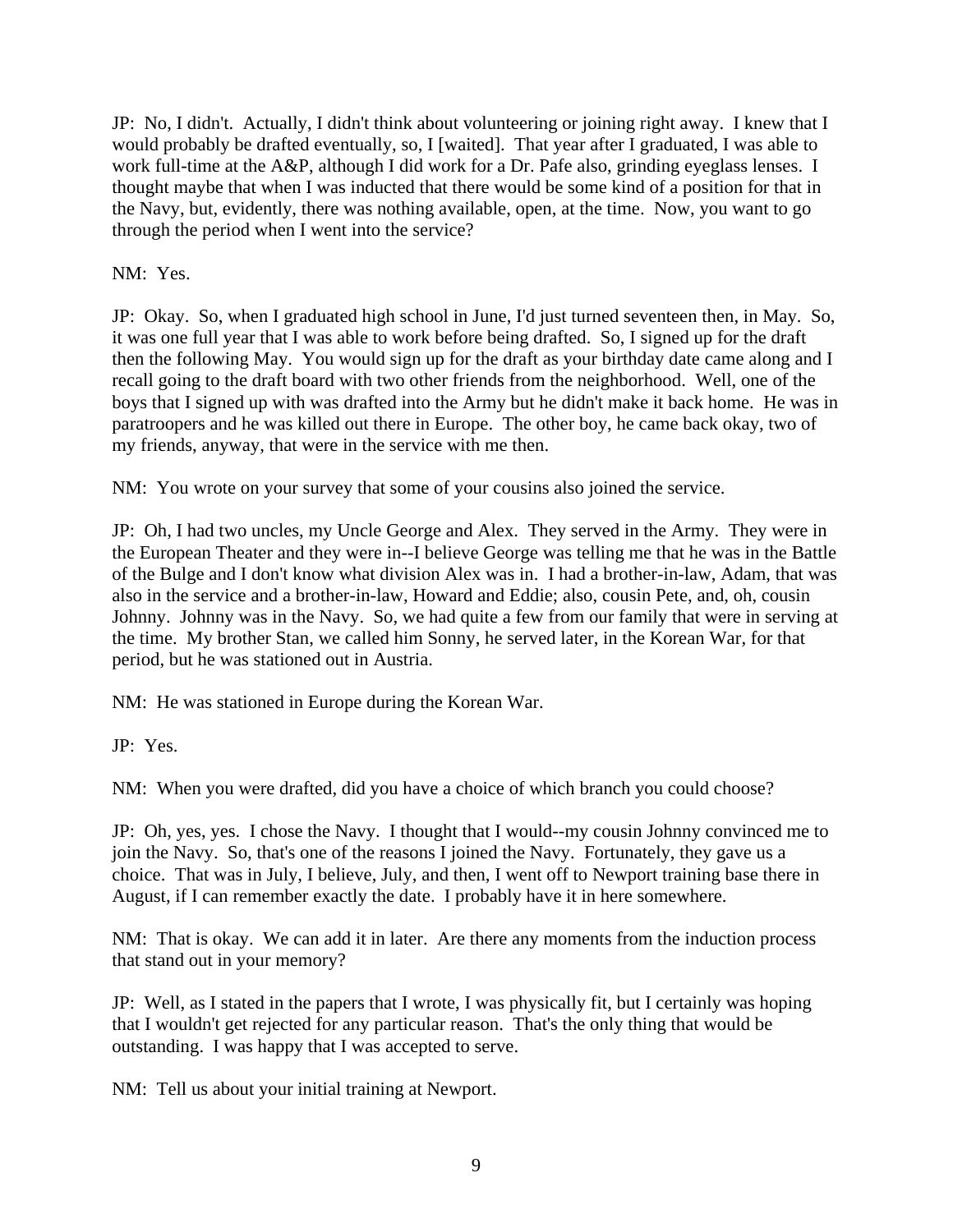JP: Our initial training was, well, when we finally got there, the first thing they did was cut our hair all off, shave it off, and, as I stated there in that write-up, we were called "skinheads." We had to wear boots all through the training. I recall running out on the grinder [an outdoor track], getting us up at five in the morning and just having a pair of, like, bathing trunks, running out on this grinder. One of the older fellows, I guess older, he was probably twenty, twenty-two, he's hanging on to the back of my pants as I'm running, because he's huffing and puffing. The guy was a little chubby there, and, oh, was puffing along, [laughter] but I guess I helped him get through it.

NM: You said you "finally" got there. Was it a long trip to get to Newport?

JP: Well, by train. Newport was one of the bases that still used hammocks in the barracks and it was quite a task to pull yourself up from one of the beams and swing into the hammock. Some of the fellows, "Whoosh," hit and missed and went off, hit the deck, [laughter] until they got used to it, although I recall, in the evening, one fellow fell out of it, "Clunk," fell right out of the hammock and they had to cart him off to the sick bay, yes.

NM: From what you said earlier, it sounds like you were in pretty good physical shape.

JP: Well, I would think so, yes. At the time, I would say so.

NM: Did you find anything either physically or mentally challenging about this training?

JP: No, not at all, no, nothing. I went through the training period fine. There was that one story that I put in the syllabus there about parading in front of the ex-king, King Edward of Great Britain, which was quite a thrill. We passed right by him and we had our eyes right--there he is, blonde hair, standing there with his wife, Wally Simpson, was it?

NM: I do not know.

JP: Oh, yes, Wally Simpson, and it was quite a thrill and I really enjoyed that. Seeing a king was quite impressive. [Editor's Note: King Edward VIII of the United Kingdom abdicated his throne on December 11, 1936, so that he could marry American socialite Wallis Simpson. He subsequently became the Duke of Windsor and served as governor of the Bahamas during World War II.]

SA: Was it difficult for you to get used to the regimented lifestyle on the base?

JP: No, no. I enjoyed the food, was good. Our favorite, SOS, "shit-on-a-shingle," that was good. [laughter] That was that chopped beef and sort of a little bit of a sauce on a piece of toast; have Navy beans in the morning. One thing I didn't care for was the corn mush, when we had that.

SA: Was there anything about your training that you disliked? It sounds like you had a fairly easy time.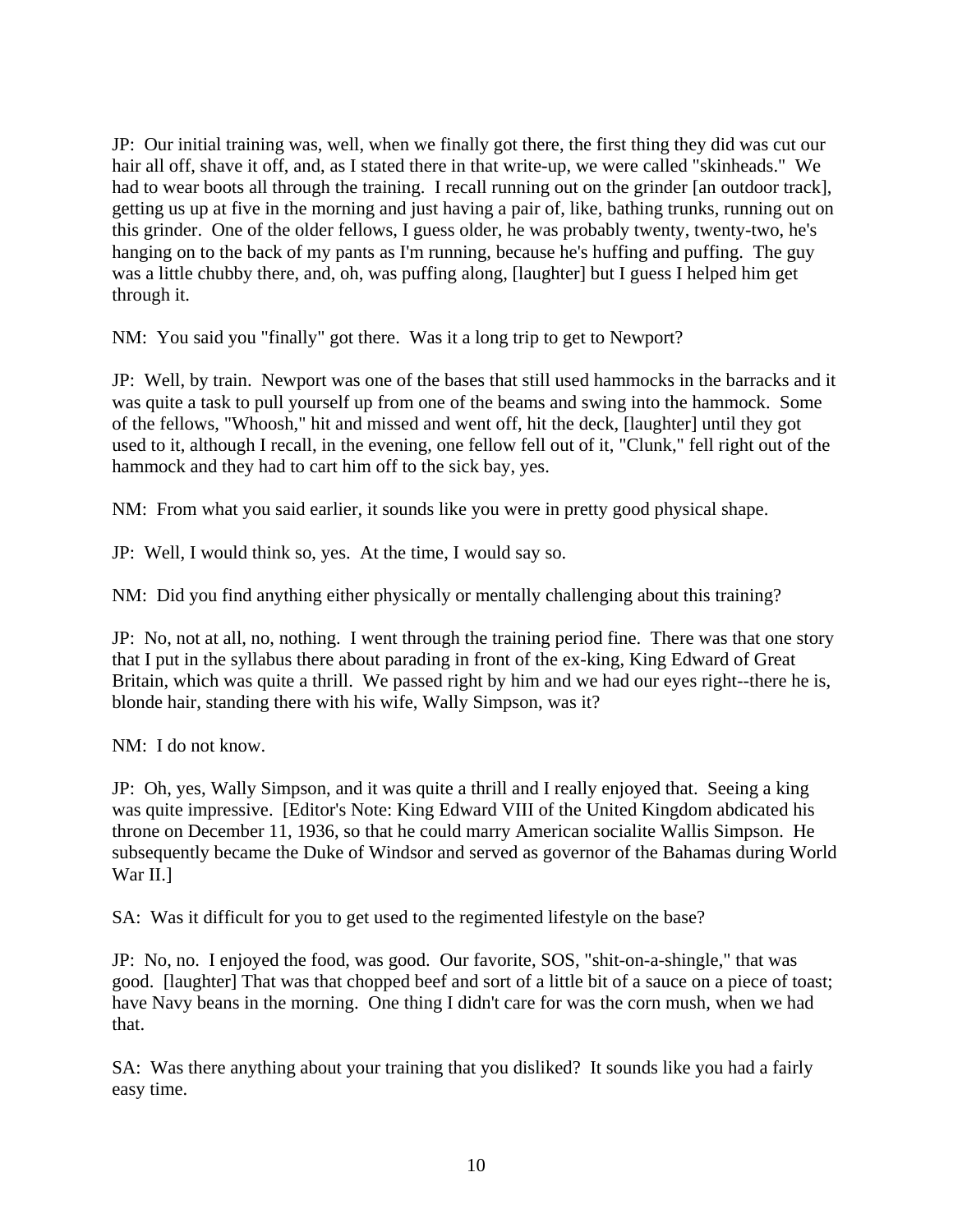JP: Yes, I had a pretty easy time of it. Getting toward the end of our training, we were carted along--not carted, but we were marched off--to the rifle range and I guess to test how well we were as marksmen. I didn't do too well, but one of the fellows that was a pretty good sharpshooter, wound up that they chose him--as we were getting our papers as to what destinations we were going to next, I was assigned to the storekeeper's school in Bainbridge, Maryland, I guess because of, probably, my A&P working background. This fellow that was a sharpshooter, he winds up assigned to the Armed Guard on the merchant ships. Oh, my gosh, when he heard that, he broke down and he was crying. Oh, my gosh, he thought that was the end of his life, because, at that time, many of these ships there were being sunk, on the route to Murmansk, the port in Russia.

NM: Was this your first time outside of Hackensack or the New Jersey area?

JP: Well, not really. I guess I had spent a couple of weeks in, like, a day camp in the Poconos- not the Poconos, Bear Mountain, at Lake Kanawauke. Actually, well, that's in New York, so, that's, if you want to say, out of New Jersey. [laughter]

NM: Okay. Did you meet people from all over the United States in your training?

JP: Oh, yes, as I went, right, in training, and also as you go along through the service, you meet people from all different states.

NM: Did you encounter anyone who you found it difficult to understanding their speech, with their accents?

JP: No, no, not at all.

NM: You found out your next assignment after your training at Newport.

JP: My next assignment was the naval base in Bainbridge, Maryland, the storekeeper/yeoman's, combination storekeeper/yeoman's school. I spent, I believe, four months there, from September through to January, and then, we were put on the train to California, USNS at Shoemaker, CA, another thing I really enjoyed, that this was actually my first--after Newport, my first experience out of New Jersey. Newport, then Bainbridge, but this trip across country, to me, it was memorial. I was amazed to see the country. Of course, by train, it took us quite [awhile], six days, to get from--where did we leave from? I guess from Washington, DC, or possibly Bainbridge, Maryland. Then to Union Station, and on to California. On the way, I was amazed at some of the sights to see, the beautiful country that we live in, passing through the West that I always loved. As a kid, I wanted to be a cowboy and here it is, I'm out here in some of the places that I would hear while listening to *The Lone Ranger* or one of the other [shows], *Bobby Benson*, and seeing, actually getting to see firsthand, the mesas and the buttes, the beautiful rivers, the Colorado River, Red Mountains and plains, that, to me, it was quite a thrill just to be able to enjoy that opportunity to see this. So, our first stop was Stockton, California, and, from there, we were sent to the receiving station. It was close to--when we had liberty, we'd go into San Francisco. I don't know how long a period that was, maybe a month, or more from January--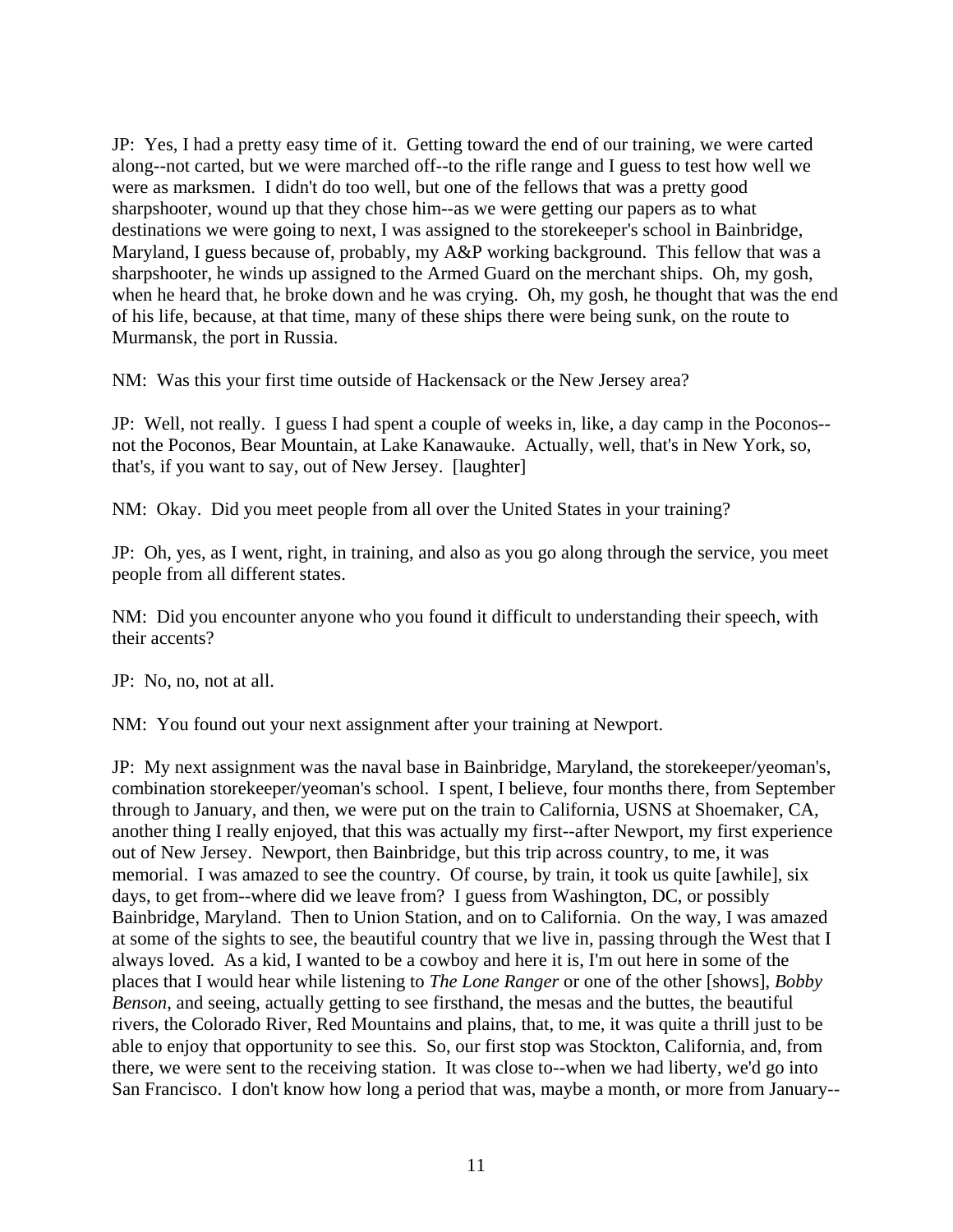yes, about a month--that we were there at the receiving station. At that time, they would go through everything, physicals, making sure that we were [healthy], teeth, including, if you had decayed teeth, they'd [Mr. Pitula imitates getting a tooth pulled], rip it out, which they did. I had a couple that were taken out, yes, and so that you were fit when you were going overseas.

NM: At the storekeeper's school, did you, at that point, know if you would be stationed on a base or on a ship?

JP: No, no, I had no idea where I would be assigned at the time.

NM: What were some of the things that you were taught in your advanced training?

JP: It was almost like bookkeeping and, also, you had to learn how to type, which helped me later on when I became a yeoman, a yeoman striker. There was an opening for a yeoman, and then, I figured, "Hey, that [sounds good]." So, I applied for it, as I was at the--this is after I got to the advanced base in New Caledonia. They had come over. I was in the receiving station in Nouméa at the time and it came over the loudspeaker that they were looking for yeoman strikers, that were storekeeper yeoman strikers. So, I said, "Hey, might as well apply for it," and that's how I got to stay, actually, in New Caledonia. It was at the COMSERONSOPAC, which is, we called it, Command Service Squadron of the South Pacific. The abbreviation was COMSERONSOPAC, and there was the COMSOPAC also, where the Admiral [had his headquarters], where Admiral Halsey [Fleet Admiral William Frederick Halsey, Jr.] was for a while, but I didn't get to see him, and then, other admirals along the way. We'd always have, like, a parade to their command center in the morning, Marines marched to the band music there, "Bum-bum-bum," as they're marching along. He'd parade them to the headquarters in his command car.

NM: If you had not taken this yeoman striker position at New Caledonia, where would you have gone?

JP: It's possible I would've been assigned to a ship or another base, whatever. At the time, I didn't give that a thought. I just thought I wanted to get one of those stripes on my arm. [laughter] So, I jumped at the opportunity.

NM: What do you recall about your trip over to the Pacific? Was this your first time on a large ship?

JP: Oh, yes, first time. It was a troop transport, which was actually a converted Italian luxury liner. It was the *Conte Grande*; it was changed to the *Monticello*, the name of the troopship. It was a converted luxury liner. The bad part was that I was assigned to the lower deck, the bottom of the ship. [laughter] They had stacked us in bunks about four high, four to five high. My gosh, it was really--they had us in there like, not exactly like a slave ship, but packed in there pretty tight--but, actually, we were able to roam the ship. In the evenings, we'd go up on deck even, to cool off--it was so hot down below.

NM: Were there rough seas going across?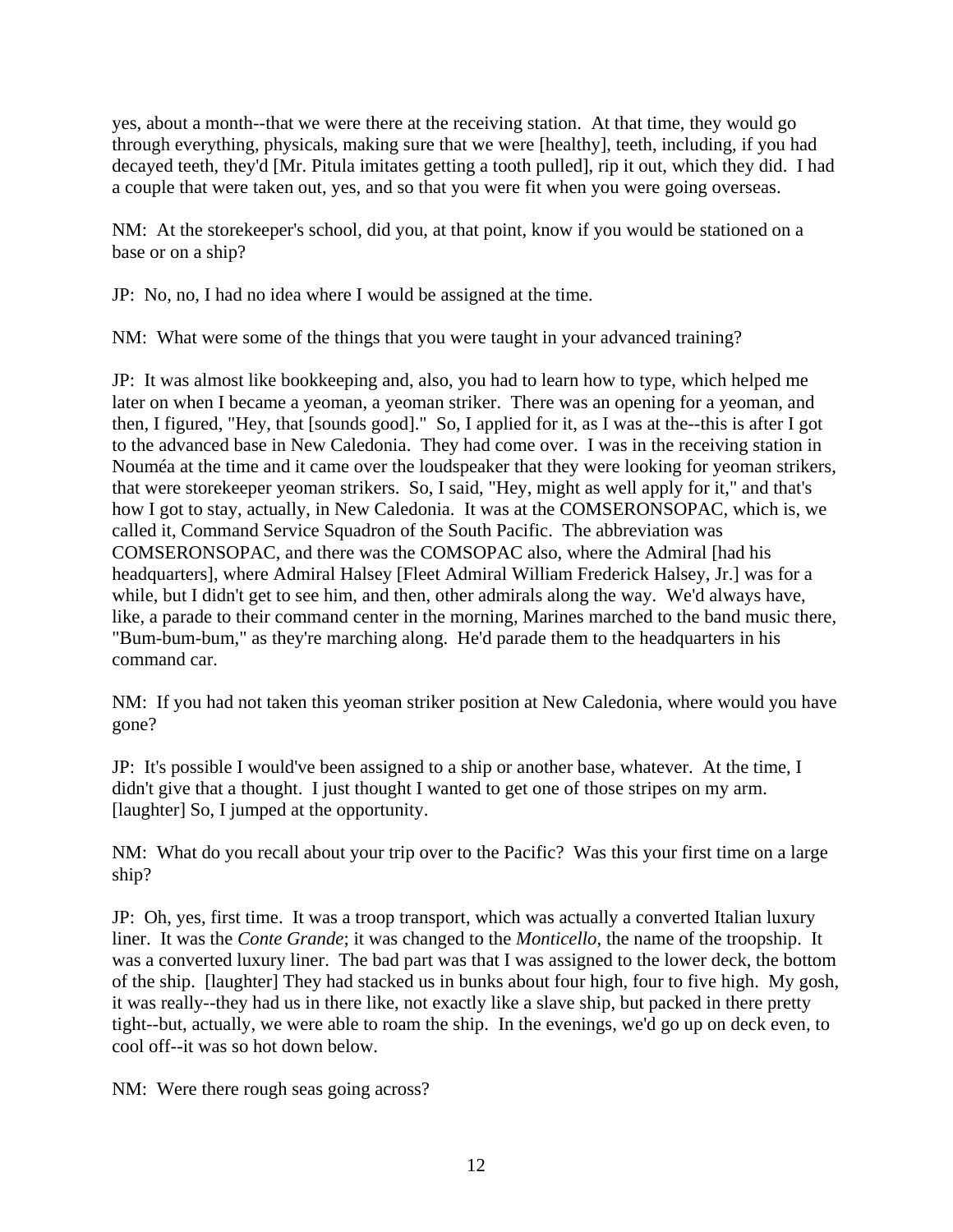JP: No, the seas weren't too bad. We took a zig-zag [course], I recall that, zig-zag. It took us forever to get to where we were going and, always, we're watching that little radar up on top of the ship, as it's circling around. When it would stop, we'd say, "Ooh, hope it's not a sub," [laughter] but the crew said, "Don't worry. We're fast enough to outrun any sub."

NM: Did your ship to travel alone or was it part of a convoy?

JP: It was all alone, all alone, no convoy.

NM: Did any of the men get seasick on this cruise?

JP: Oh, yes, there were quite a few were seasick and, fortunately, I was okay. I didn't get seasick.

NM: Tell me about your first stop in the Pacific. Where did you stop?

JP: That was the first stop. It was the port of Nouméa in New Caledonia.

NM: What were your initial impressions of New Caledonia?

JP: Oh, it was beautiful, palm trees, coconut palms, lovely beach. It was actually a French possession and the people there, naturally, Frenchmen, there was also the natives on the island, or we called them Kanakas and I guess they were a mixture of Polynesian and whatever, because some of them had this reddish hair. I don't know whether it was dyed or whether it was natural, but they looked like bushmen, and, also, there were Orientals, plenty of Orientals there also. The women would be running around with their sandals, sampan hats, but I don't know whether they were Japanese or Javanese. It could've been either, but they were living on the island as other people, like even the Japanese that were living in Hawaii at the time.

NM: That is interesting. I wonder if they were possibly Vietnamese.

JP: They could've been. It could've been any of those Oriental [people], from the Oriental race.

NM: Tell me a little bit more about what you remember about life on the base and your duties. As I mentioned before, we have never interviewed somebody who served on one of these bases. Can you describe the base, how big it was, how many people served there?

JP: Oh, yes, actually, it was quite a large base. There were quite a few ships in, coming in and coming out, going out, all the time. We were situated high on a hill, and so, I could look right down into the base and one of the beautiful things, after we were there a while, was seeing these PBY [sea]planes come in, because we knew that was bringing us mail. Naturally, news, any news, mail, news from home, was always very welcome, but, being away from home, you have your thoughts of home and everything else.

NM: Were you able to write to your family and receive letters from home?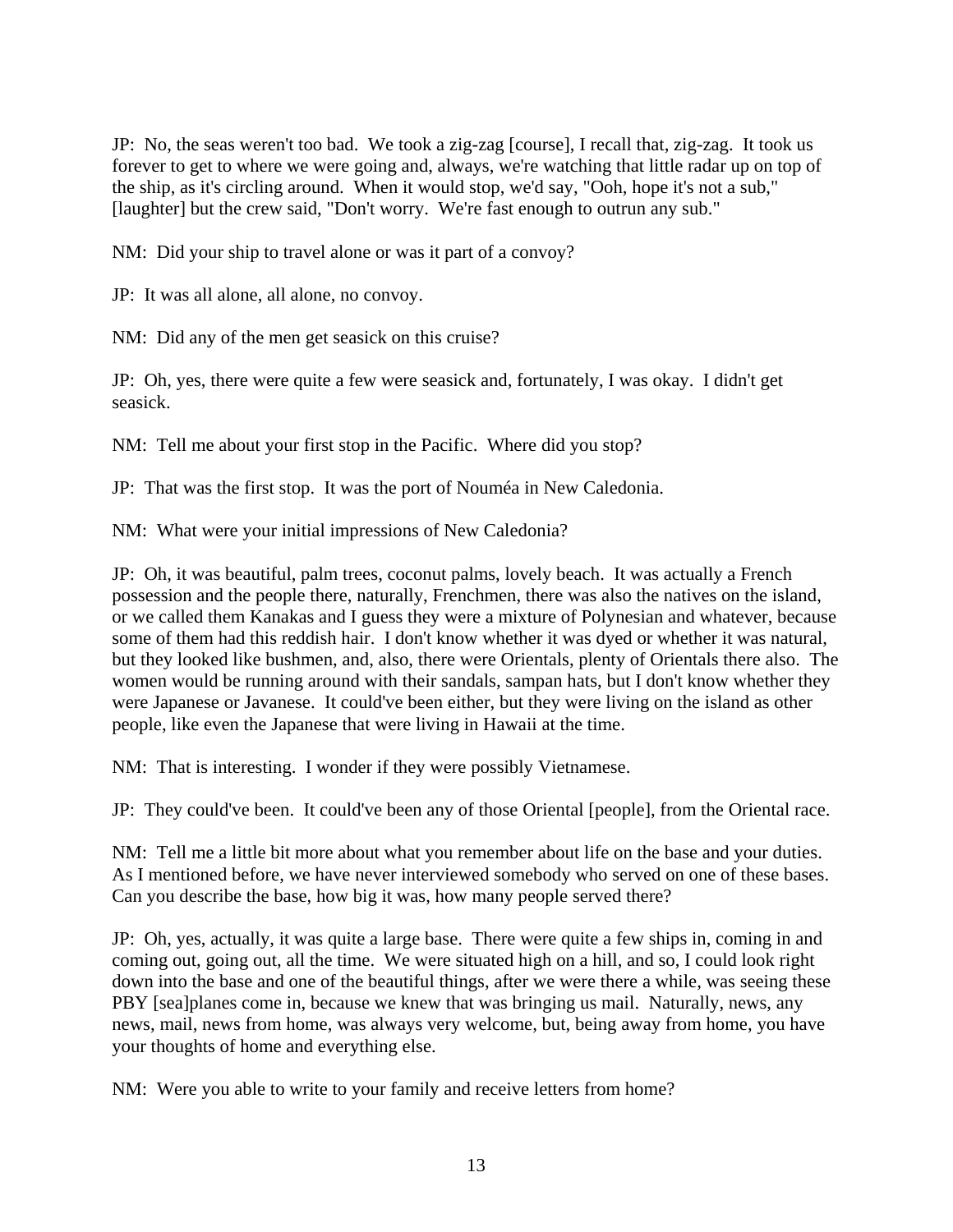JP: Oh, yes, we were able to write, which all the mail was actually [censored]. We would write it up, then, it would go to a censor. He would look it over and cut out or block out things that he didn't want to appear in the letters that we wrote. Then, it was V-mail, like a photocopy. That's how it was sent out.

NM: I know that Steve has a lot of good questions; go ahead.

SA: You served as a storekeeper on the base.

JP: As I said, I was a yeoman striker then, because of the fact that they had announced over the loudspeaker they were looking for people to fill the compliments there at the headquarters of the South Pacific Command. So, I jumped at the chance, because I figured it would be able to give me [the chance to get] promoted quicker that way and that's what everybody's looking for, to get a promotion, too. [laughter]

SA: What were some of your responsibilities?

JP: Was clerical, more clerical, clerical work, yes, a lot of typing.

SA: I have read a few other interviews with men who served in similar capacities. Did you ever have to deal with balance sheets, concerning GIs salaries? Did you ever process any of the officers' papers?

JP: Oh, yes, we processed officers' papers and assignments, but I didn't do any balancing of ledgers or anything like that.

SA: What did the Navy pay clerks in your position?

JP: Oh, gee, let me see, what was the pay? I think we started out with, initially, in boot training, I think it was twenty-one dollars.

SA: Twenty-one?

JP: I think it was twenty-one dollars a month. I'm not sure what it went up to. I can't recall the gradual pay raise scales there. [laughter]

SA: Did you mail that money home or did you keep it for your own use?

JP: Some I kept for personal use. I don't know how I would mail it, unless it was not really in my possession or the government's possession, where they would be able to send it to home, because my mother had been saving money for me that I somehow sent. Maybe it was wired back or whatever, through the government, where I didn't actually see it, but it was sent on to my home address. Of course, I had wound up with about nine hundred dollars saved when I was discharged, that my mother had put in the bank for me.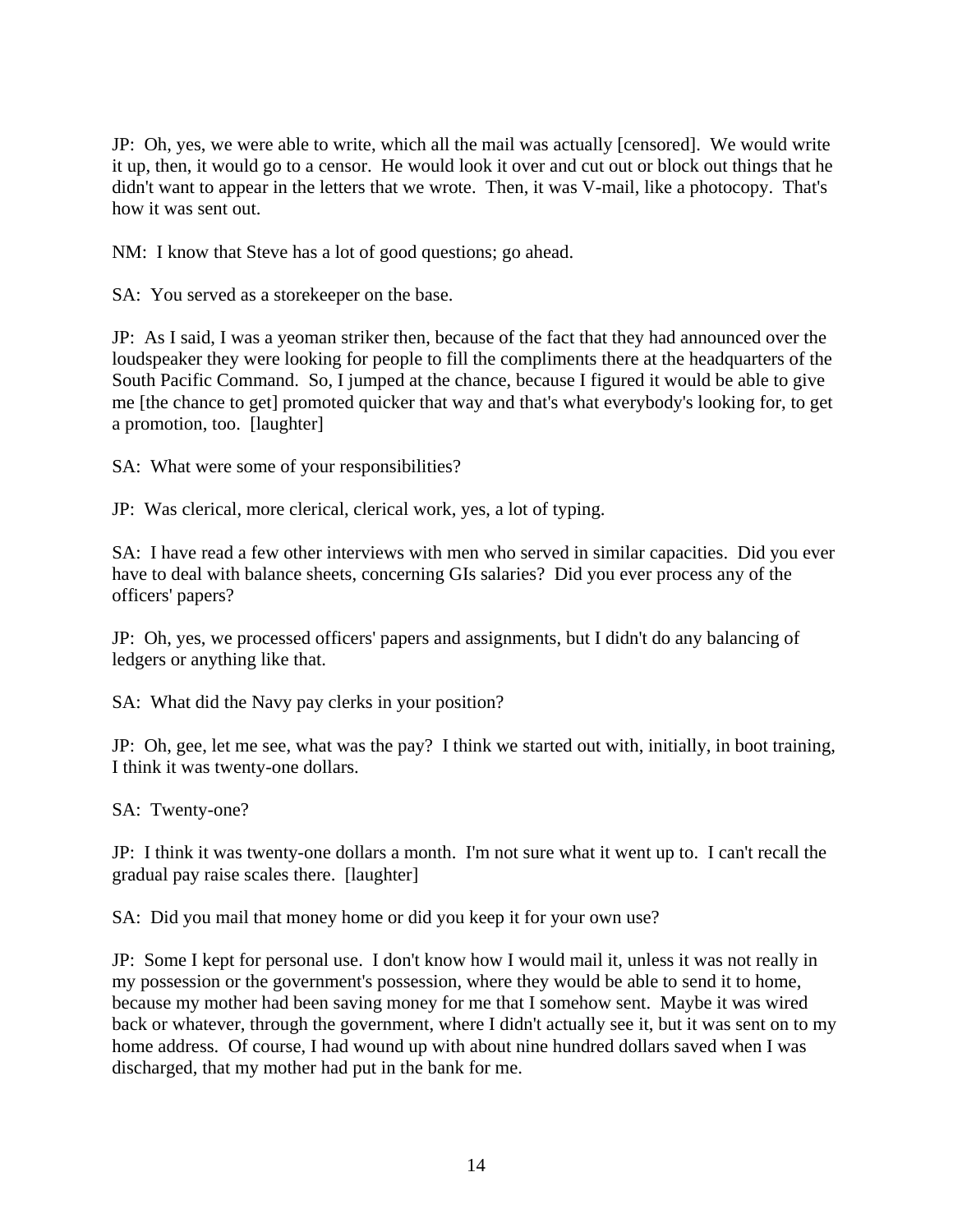SA: In general, did you enjoy your work? Did you find it boring?

JP: No, I enjoyed it. Naturally, the climate was beautiful, temperature-wise, all year round, except for periods where we did have heavy rains, monsoons, in that period, but, other than that, to me, I enjoyed it.

SA: Did you get a chance to see the island?

JP: Oh, sure, yes, in town, and also a lot of the island which was about a hundred miles by thirty miles.

NM: Do you have any favorite memories?

JP: Favorite memories was, every month, they had a dance at one of these French places that welcomed the servicemen and I'd get to dance with the French girls, which was pretty nice.

NM: What was a typical day like for you?

JP: It was just all work, seven days a week, report to headquarters, go through your periodicals that would come through, assign them to different departments. Then, we'd have a fellow pick up and deliver it to all the different Quonset huts. There were a bunch of Quonset huts. Actually, our sleeping quarters were the tents, slept in six to a tent, up on this nice mountain ridge there. You could look down on the Pacific waters and the bay and at the naval base.

NM: What was the weather like there?

JP: Weather was very comfortable. It wasn't overbearingly hot. It was just perfect, like a perfect temperature. To me, that was really [nice]. Christmas Day, I remember Christmas Day was a beautiful day, warm out, even a little warmer than we have out now, and thinking, "Gosh, I'd love to see snow again." [laughter]

NM: You mentioned that you would occasionally go dancing, once a month.

JP: Yes.

NM: In the town. You mentioned that the population was very diverse, Frenchmen, islanders and Asians. Did you have any interactions with these people in town?

JP: With the people, oh, yes--well, not even in town. Some of them would walk up through our compound. A little French boy would always come by looking for American coins. He would trade French coins for the American coins, and, as he would go by, he used to [say], "(*Alae, alae, ta-ta*?)," as he would go on his way. [laughter] There was the governor's [mansion], actually, the governor of the island had his mansion there. They invited us in this one year. It was like an open house, open to the servicemen, and they had plenty of food and wine and whatnot that they had out for us, even though we were underage. [laughter]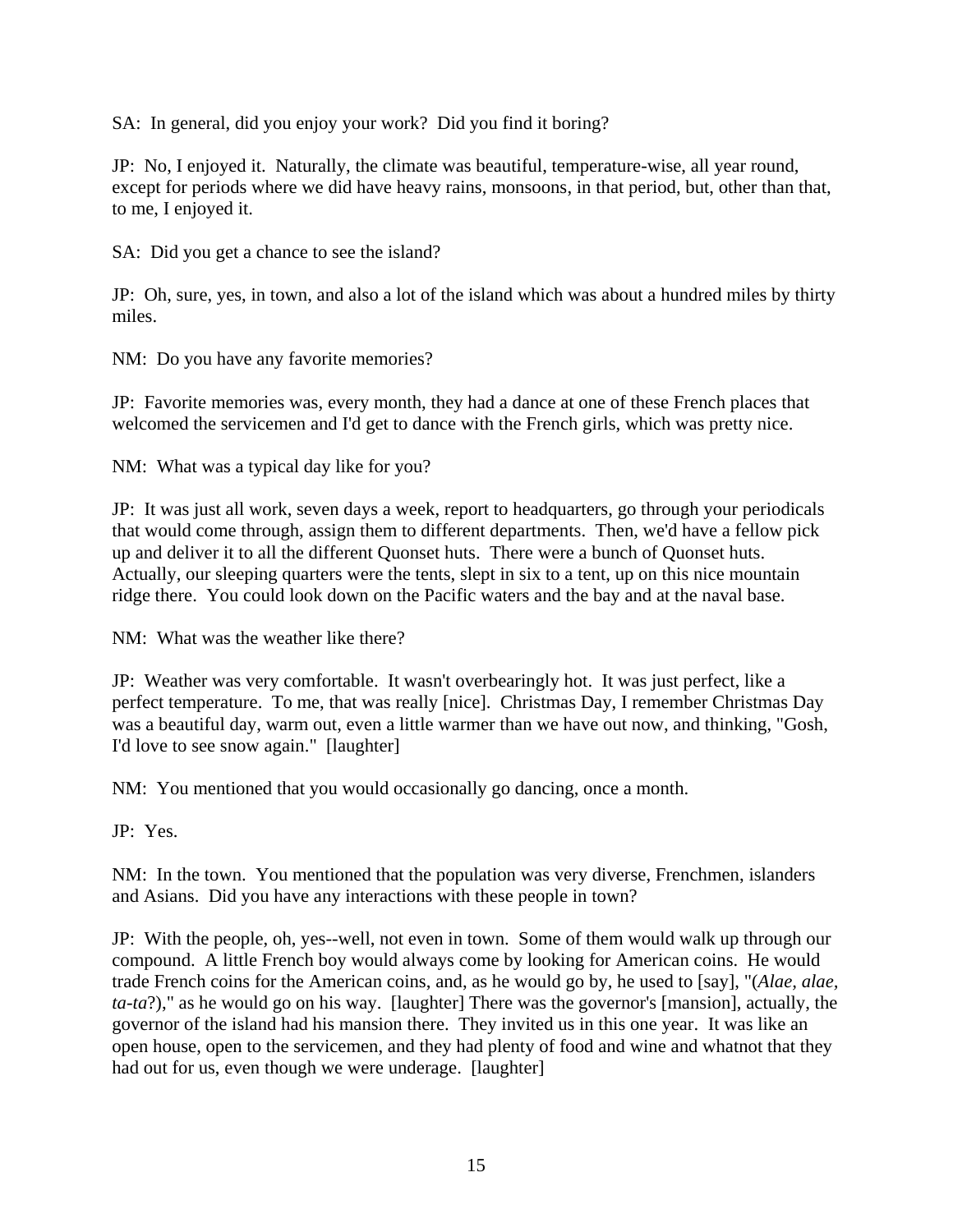NM: Did any of the locals work on the base? Were you too separated from the base to notice?

JP: No, we didn't have any locals working. That was one of the things. Naturally, we had our periods where we had to serve, like, guard duty or whatever you call it. In the evening, we would have to just circle around all the different Quonset huts and make sure that they were locked, had to wear a forty-five sidearm, which I was hoping I would never shoot, [laughter] but they had precautions, because there could be, easily, sabotage, which did happen prior to my getting there. There was sabotage at the mine, located across the bay from our compound and nickel naturally, during the war, was a precious metal that they were mining. They had an incident where the mine, someone sabotaged, blew up. So, you always had to have a little caution in the back of your mind as you're working and your guard duty, in the night, that no one would pop out and just do you in.

NM: You were stationed at Naval Base 131.

JP: 131. Yes.

NM: For approximately two years.

JP: Yes, almost two years, yes.

NM: How closely did you follow the news about the War in the Pacific?

JP: Every day. Every day, we'd get write-ups on what was going on. One of the ships get hit by a mine as it was coming in, right outside the harbor, which was quite emotional, if you want to call it that, for the [base]. Everybody was rushing around, getting personnel off the ship and whatnot.

SA: Were there any other instances where you felt the war was close to you, where you could experience real danger?

JP: No, not really. Oh, I did get to see--it was shot down, though--a Japanese Zero, was carted in on one of the weapons carriers, and we said, "Wow, look at that there." You could see the Rising Sun on it.

NM: Are there any other vivid memories that stand out from your time there?

JP: As far as?

NM: Whatever you might recall, either in your everyday duties or other circumstances.

JP: It was just routine, actually, every day, every day, and evenings, we had little [entertainment] with the boys. Some of the Southern boys, they had the guitar and fiddle, I had a harmonica, I'd play the harmonica. So, we had, like, a little band for our entertainment. There was, like, a little rec shop, rec room, where you could play Ping-Pong, and you were allotted two bottles of beer. That was your rations, liquor rations, two bottles of beer, and some of the older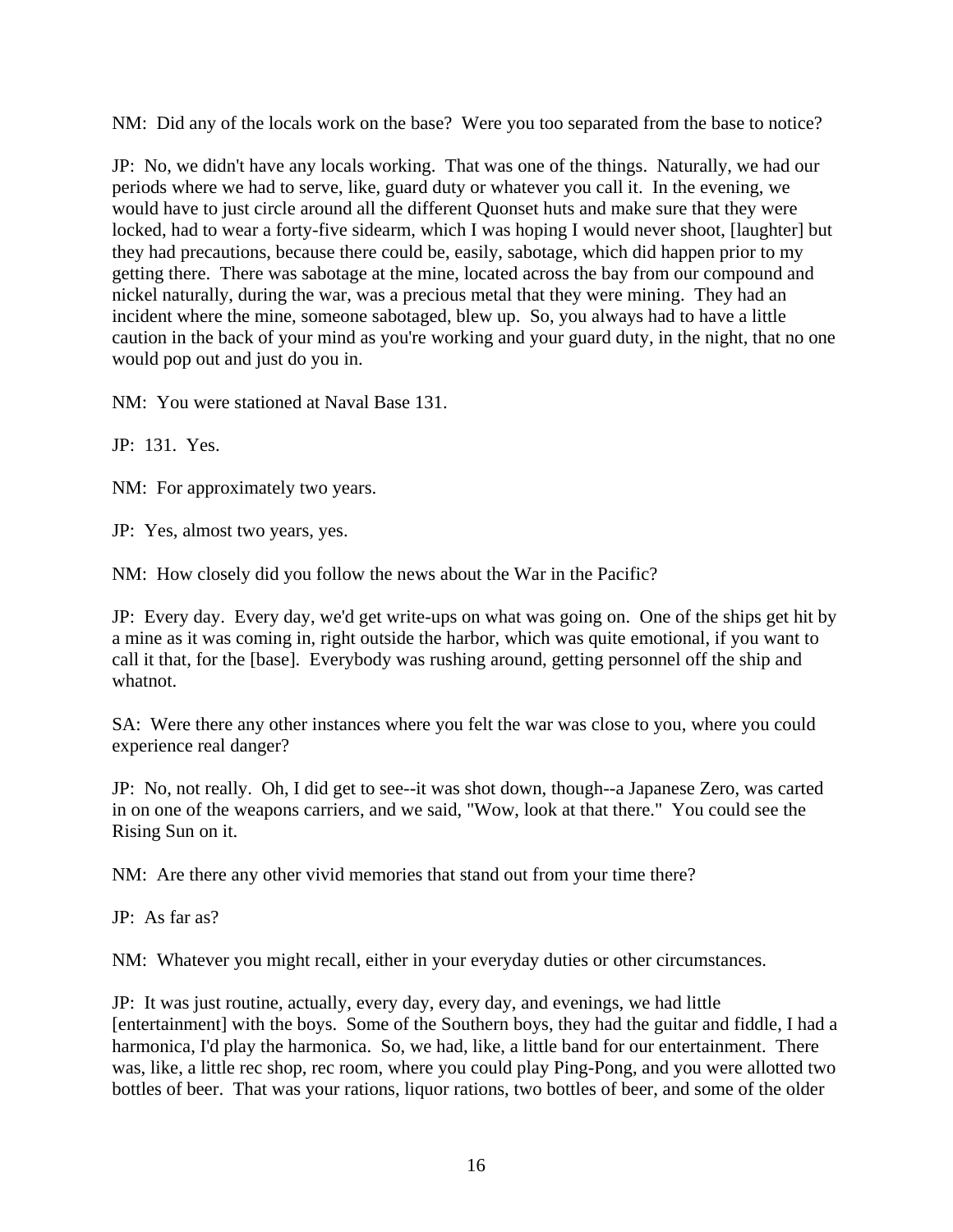guys would want you to sell your bottle to them, so [that] they could pile up about three or four of them. [laughter] So, I do recall one incident where someone got a hold of some Australian beer. We got a little looped one night. Boy, that, the following day, I was sick as can be, from my first experience, the one, first experience of being sick from drinking too much.

NM: What else would you do for recreation on the base, when you did have some downtime?

JP: That was it, getting together. Downtime, we'd have to do our wash, wash your own clothing and everything else. There was a washing machine plugged in by the shower and I used to wash, every other day or so, my clothes, hang them up on a line.

NM: From interviewing other gentlemen who served on bases in Europe, in particular, I interviewed some truck drivers in supply units, they would talk about how the black market developed, cigarettes, things like that. Was there anything comparable to that on your base?

JP: No, I can't recall that. I know, actually, I didn't smoke prior to going into the service, but, on that troopship, they had handed out cartons of cigarettes to [us], as we were going onboard. That was my first attempt at smoking and, naturally, after a while, you get hooked on it. So, the sea stores were only five cents a pack, fifty cents a carton, when we were on the island. So, there was no, I can't recall any, black marketing. After, now, this is after the war was over, I went down, on a rest-and-recreation, R&R, to New Zealand and we either could fly down on a C-47, but there was also an LST that was going down, *LST-124*. The fellow that was going down to New Zealand with me--actually, he was being assigned to the Joint Purchasing Board in Wellington--he said, "Hey, you want to come along, see if we can get on the *LST-124*?" and I said, "Yes, why not?" instead of waiting for a slot on one of the planes to get over to [New Zealand]. I said, "Fine." So, I wound up on the LST going to New Zealand, that took us, oh, gee, gosh, a good five days or so, five, six days. The ship, the LST, I didn't realize it, boy, when it was out there, out at sea, would go from one side to the other, and then, it'd go way up in the air, and then, it'd flop down. Boy, that was just the routine of, "Bong, bong, bong." [laughter] There was a couple of Marines going also to New Zealand and this one Marine, he was so sick that he was in the bunk. It was a little chilly on the deck and I didn't have a warm weather jacket. So, I said, "Hey, can I borrow your jacket?" So, I borrowed his jacket. I went out on deck and I was sitting out there, just looking at the waves, the ship rolling with the waves. [laughter] It was quite an experience, because they took us down through the Tasman Sea, close to Australia and then, into Wellington Harbor. Once I got to Wellington, I was supposed to get to, report to, Auckland. So, I would wait in Wellington for them to unload all their cargo and everything else that was going to New Zealand. I reported to the Joint Purchasing Board there, because I had to deliver papers. A lieutenant, I don't know what his rank was, but he was commander on the LST, first lieutenant or whatever--he asked me to bring papers, some papers, to the Joint Purchasing Board. While I was there, I ran into CPO Chief Brown that served with us over at the COMSERONSOPAC and he said, "Hey, Joe, what are you doing out here?" I said, "Well, I'm on R&R. I'm going to Auckland. He said, "Well, we'll get you on a train from Wellington, instead of going back on the LST." So, I took a train from Wellington to Auckland and I reported there for my leave.

NM: What was Auckland like during the war? Could you describe it?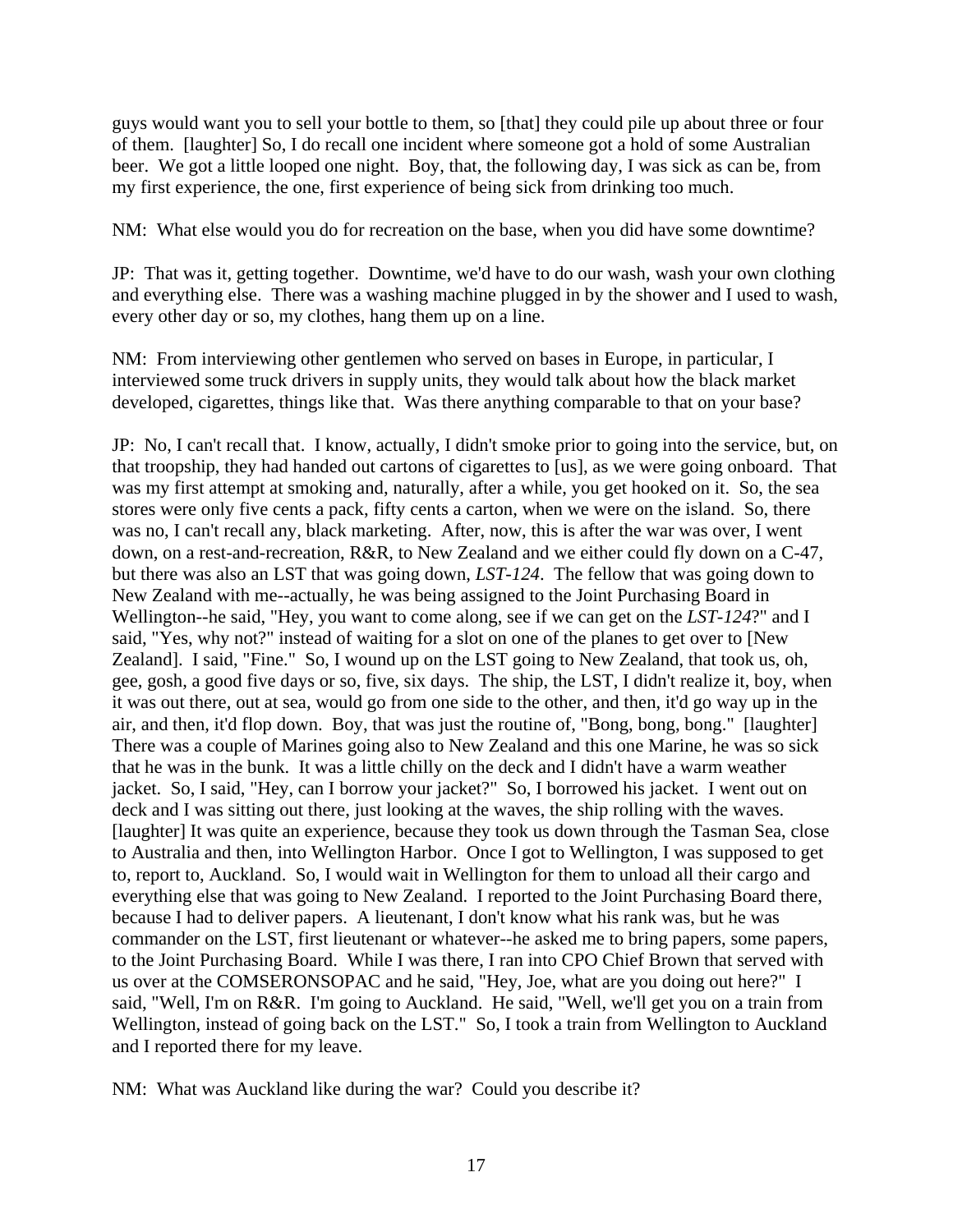JP: Well, this is after the war. Everybody, naturally, they were all happy that the war is over. This is in September, was September, right? right after the signing of the Japanese surrender. [Editor's Note: V-J Day was declared on August 14, 1945, in the United States. Japan formally surrendered on September 2, 1945, in a ceremony held onboard the USS *Missouri* (BB-63) in Tokyo Bay.] I had a good time out there, met, naturally, the girls and she took me out in the country, showed me some nice spots in the country. From there, then, after my leave was up, I flew back to Nouméa on a C-47.

NM: You were at Navy Base 131 when the war ended in the Pacific.

JP: Right.

NM: What was the reaction like on the base?

JP: Oh, they were celebrating, yes. Yes, the French there, they'd shoot, like, firecrackers and everything else, yes. Everybody was happy, because, actually, they were a little frightened that the Japanese were going to invade them, invade that island, as they got closer to New Guinea and they were in Guadalcanal, in that area, which wasn't too far from New Caledonia. Also, the Australians were afraid also, in the early part of the war, that Australia would've been invaded.

NM: After the war ended, did your daily activities on the base change at all?

JP: Oh, sure, because, then, we're starting to wind down with our activities and that's when I was sent back to the receiving station. They had me working in the personnel department, because of the typing and all that that had to be done, typing out lists for the personnel that were going to be sent back to the States. As I pointed out in my little story there, I saw an opening come along for a fly-back from Noemea back to San Francisco on a B-24, I believe, a B-24 bomber, and I do have, on the world map, I had marked it out, I wanted to show you. Can you, I don't know whether you want me to show it to you.

NM: Yes, I will pause it.

[TAPE PAUSED]

NM: For the record, we are looking at a map of the places where Mr. Pitula traveled and served in the Pacific. You mentioned before the break that you went on a B-24 to come back home.

JP: Right, on the B-24, on the way back, and our first stop was in Fiji, landed at Fiji, had to stay overnight, naturally, because they weren't flying at night at all. All of these stops were because of the fact that we had to refuel and, after the island of Fiji, we flew on to Canton Island, which is close to the Equator, and then, at that [was] where we had our first incident of a little emergency. Prior to that, I should say that we're flying back with a bunch of Navy nurses that were being sent back to the States and there was about, I guess, about seven, eight of us, plus the crew, onboard. All of a sudden, one of the crew members is running back and forth, and then, he's pounding, pounding. I say, "What the heck's going on?" They couldn't get the landing gear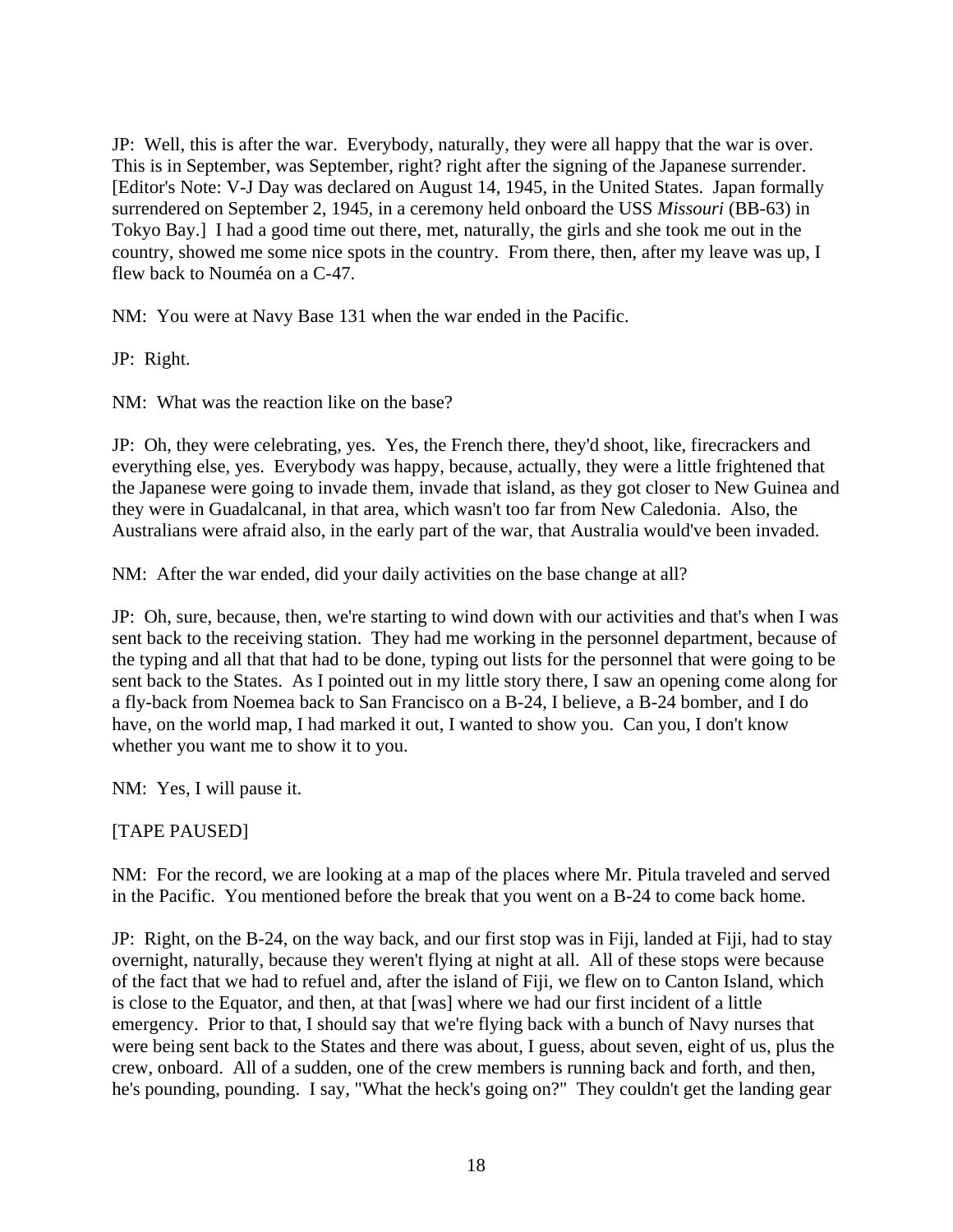down, of the plane, and we had to circle around, circle around, all of this. You could see where the emergency vehicles were coming out on this coral atoll, the landing strip. That's all it was. It was just a bare, bare, nothing, nothing on it but just a couple of huts, Quonset huts, and it was a refueling station. That's all it was. Eventually, they were able to get the landing gear down manually, and then, we were able to land safely, without any problem, but that was a little scary. [laughter] Now, the next leg was to another little island, Palmyra, just not too far from Hawaii, and that was a beautiful [island], just covered with coconut palm, just looked like that's all that was on the island, [laughter] just a landing strip and a load of coconut palm. That was also a spot that we had to refuel, and then, from there on, we flew on to Oahu. We landed at the naval air station in Oahu and then, from there, I couldn't continue, because the spot on the plane, my spot, was taken up by an officer that bumped me. [laughter] So, then, I had to spend about a week down at the receiving station in Hawaii, Aiea, I believe it was called that name. At night, you could smell the pineapples in the pineapple groves and Hawaii was nice. It was nice to be able to spend a little time in Hawaii, but, then, after the week was up, we were carted off to our ships to come back to the States. The ship that I was assigned to was the *Saratoga,* the carrier. As I was walking in line, up the gangplank, the officer of the day spots me, says, "Hey, Pitula, what are you doing out here?" and it was a friend of mine from Hackensack, Johnny Zisa, said, "My gosh." He said, "Hey, you get out of that line. You're not going to get bunked up with the rest of them." So, he had me living in the crew quarters with him. So, I spent my four days going back to the States as one part of the crew on the carrier, with the privileges of early chow, getting my blues all pressed for my liberty in San Francisco.

NM: How many troops did they put on this aircraft carrier to bring back to the States?

JP: Oh, God, it was loaded. They had the hangar deck cleared out and it was all bunks in the hangar deck for them. It was soldiers, Marines, the works, sailors.

NM: Before you were discharged, did you ever entertain the thought of staying in the military?

JP: Not at that time, no, not at that time. After I was discharged--well, actually, after getting back to San Francisco, I still was on active duty. I had to report to Pier 92 in New York. Now, I was home on thirty day leave and was able to get home for Christmas, which was wonderful. I recall getting off the bus, then, walking down Green Street in Hackensack and the first person I ran into was my sister Jean. She said, "Oh, Joey, is that you?" and she came, ran and jumped into my arms, and it was quite a thrill. A very happy moment.

NM: You came home in time for Christmas. How did your family react to your homecoming?

JP: Oh, happy, very happy. So, after my Christmas leave, I was assigned to Pier 92 in New York for further assignment and my next assignment was the Bureau of Naval Personnel in Washington, which was actually located in Arlington, Virginia. So, I spent my time at the Bureau from January until April, April, May, when I was discharged. Actually, I guess, while I was there, I was typing up, like you're doing with history, for the archives, just typing out stories of the service and it was wonderful. I enjoyed staying in Washington also, because, naturally, there's so much to see in Washington, too, when you're off duty.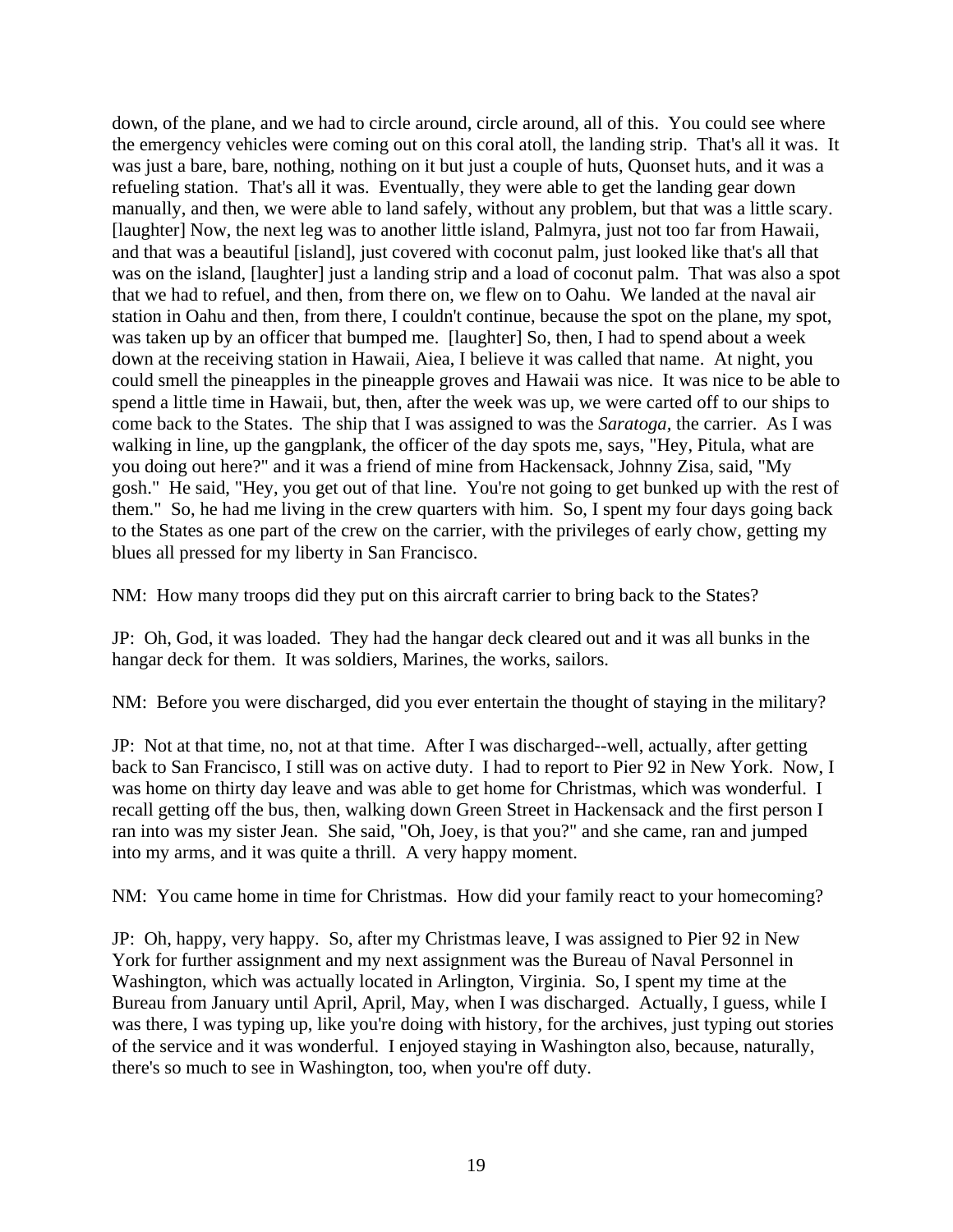NM: What was Washington like in the immediate postwar period?

JP: It was like back to normal, like everyday living, all the experiences, walking down the streets of Washington, past Ford's Theatre, where Lincoln was assassinated, that home across the way where he died, naturally, all the monuments and everything else in Washington, amazing. When I first saw the Capitol, it was all lit up at night. It looked so beautiful.

NM: Did you have any plans for what you would do after your time in the service?

JP: No, not really, not really, no plans at all, at the time. After getting discharged from Lido Beach in New York, we signed up for our--the twenty-one, I think it was, they gave us twentyone, something or other, dollars for fifty-two weeks, twenty-one?

SA: Yes, you said twenty-one.

JP: 21/52? I believe that's what it was, they called it.

NM: 52/20?

JP: 52/20 Club. [laughter]

NM: Yes. [Editor's Note: The GI Bill included a "52/20" clause, which provided twenty dollars a week for fifty-two weeks to discharged servicemen while they looked for work.]

JP: Yes, and so, I did that for, what? from May until around July, May, June, July, but, then, I was looking for work. My first shot at a job was [as] a messenger for the Melchior, Armstrong, Dessau Company. They were an export outfit and I was a [messenger], delivering documents to the different shipping companies for clearance of the ship that the material that they were manufacturing at Melchior, Armstrong, Dessau [was on]. They were a manufacturer of refrigeration equipment. A lot of this stuff was going to South America, and then, I would have to go to the Customs House to get, also, the clearance on the documents stamped, then, bring it back to either the shipping company or back to Melchior, Armstrong. So, I can't recall right now what the procedure was, but, anyhow, I worked there for a while, and then, I thought--I got to know some of the people in the different shipping companies and I got a job also there. So, I left Melchior, Armstrong and I was working in the shipping company in New York City, but I didn't stay there too long, got back to New Jersey, and then, took up a job with the Willis Air Service, over in Teterboro, in the accounting department. I thought probably that would be my profession then, business administration. So, I was at Willis Air Service for a little short time and, actually, Willis, they were a bunch of veterans from the service, pilots that formed this little company, a little shipping [company], planes taking off to different areas. I recall there was also a carrier there, the Flying Tiger carrier, and they had that shark, tiger shark, painted on their planes, out there in Teterboro. From Willis Air Service, then, I wound up with a job in Lyndhurst, for the J. M. (Lehman?) Company as an expediter and, after a while, as things are, I was laid off. Then, I started looking for a job again and I wound up with Rutherford Machinery and worked there for a while, but the salary was low. I said, "This is nonsense. Maybe I should try to learn a trade." So, we had friends that moved to South Hackensack, actually neighbors that opened up a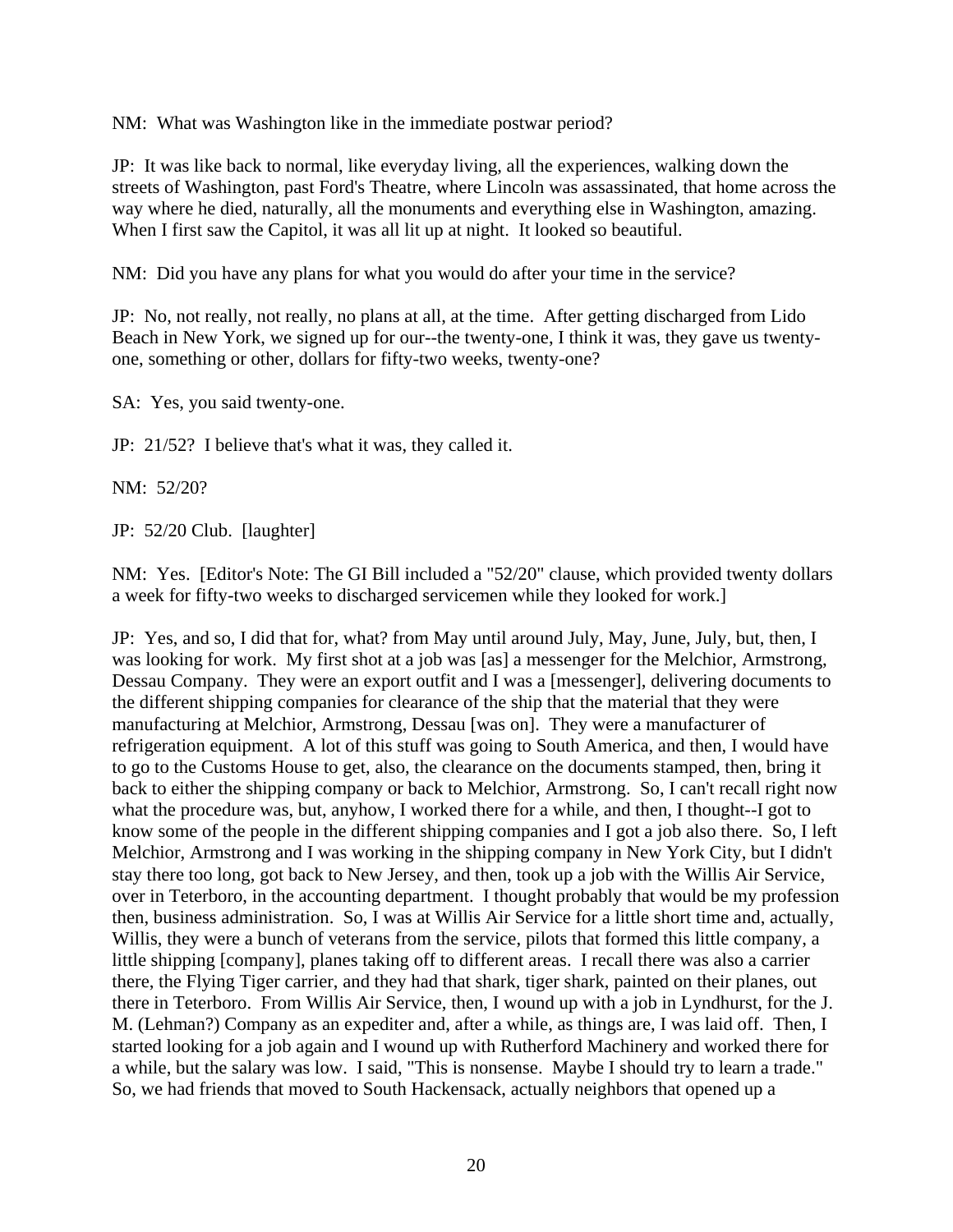business. On this plot of land where I used to play, Mike had his sheet-metal shop, MikeZattareli. So, I said to Mike, I said, "Mike, is it possible I could come and learn the sheetmetal business with you?" He said, "Sure." So, I worked there. I was working with him in the evenings, and then, I was still working at Rutherford Machinery during the day, in my office job. After a while, I got to run all the sheet-metal equipment and I figured, "Well, okay, this is it," and so, I worked there for Mike for a while, and then, I decided to look further, to some other company where I could make more money. I wound up at DuMont, applied for a job there and I was hired at DuMont's. I worked at DuMont's, in the sheet-metal shop, for about four-and-a-half years and, unfortunately, things were slow, and then, I was laid off again. So, I said, "Oh, my gosh, what am I going to do now?" because, at that time, I was married and had a young child. So, I decided, "I think I'm going to get back into the office, working in the office again." So, I went to the different agencies and ran into one of the men that used to work over at J. M. (Lehman?) Company and he said, "Oh, Joe, good to see you again. I think I'll try to find you a nice, good place where you can succeed, work yourself up," and it was the Square D Company in Secaucus. I went for an interview and they liked my credentials, because of the fact [that] I worked in, had done, office work, also, worked in the sheet-metal shop. That seemed to be what they were looking for, someone in material control and that capacity. So, I was hired and, from there on, I progressed. I became, after a while, material control supervisor and progressed along the line, and then, from there, I also wound up in sales, became a salesman in the sales department, as an office sales[man], and worked at Square D for the rest of my working life, retired in 1987 and have been in retirement since.

NM: Where was Square D located?

JP: In Secaucus. Actually, their main headquarters was in Milwaukee.

NM: Did you continue to live in the Hackensack area after the war?

JP: Yes, yes. But in 1948 I was married and was living in East Rutherford.

NM: Where did you, your wife and young child eventually relocate to?

JP: Well, after meeting my wife, I guess you have the story there--I don't know, did you read that story or not?

NM: Yes.

JP: Well, I don't know whether you want me to repeat it now.

NM: Go ahead, please.

JP: I met her at a dance at the Y in Hackensack. The YMCA in Hackensack gave servicemen free membership and Wednesday was always dance night, and so, naturally, all the girls and the young fellows were out to see who they could meet up with. I danced with a few of the girls. One of the girls was Alba. She was a good-looking, dark-haired girl. I didn't realize it, but she was also a friend of this other girl that I had started to dance with, which turned out to be my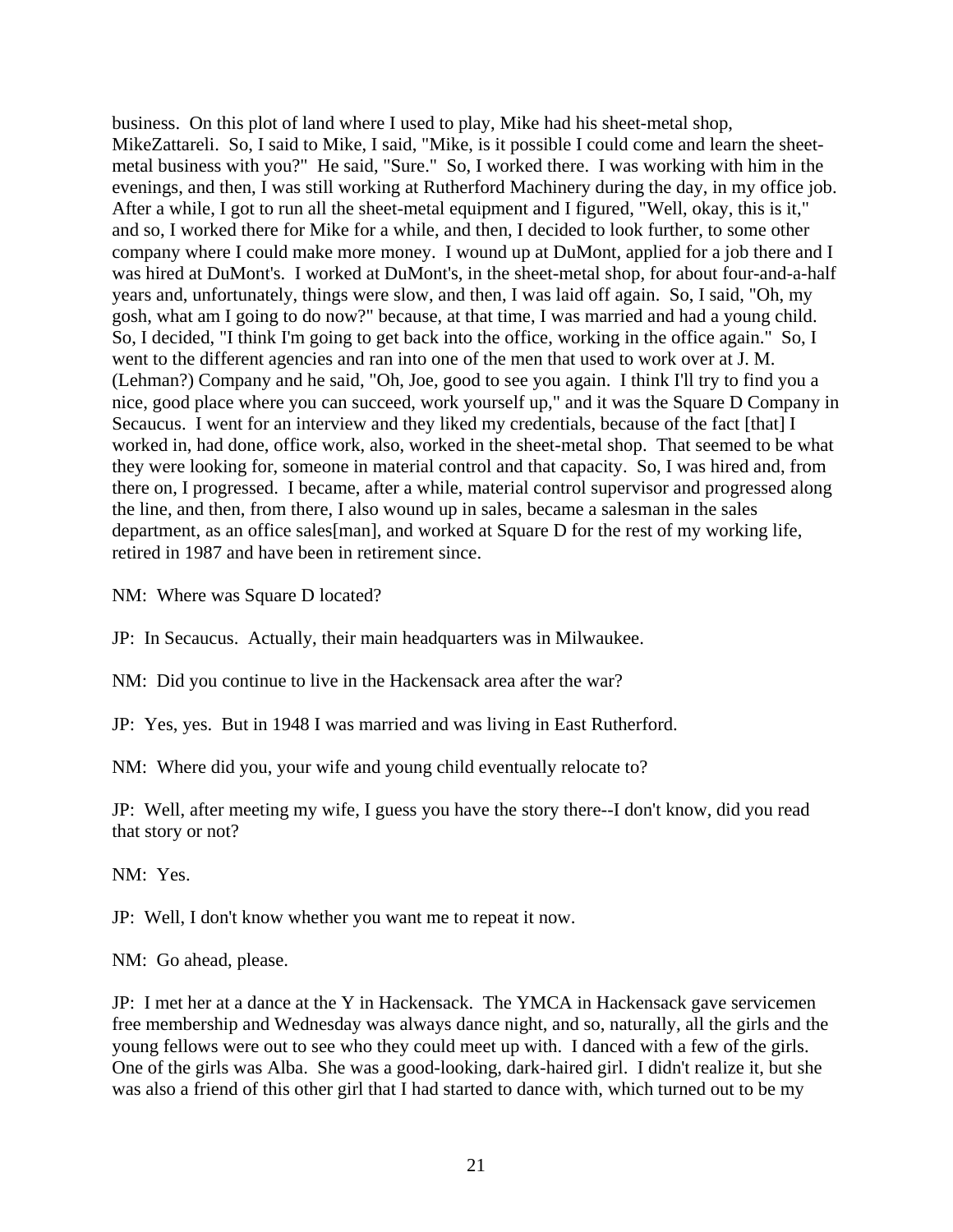wife. She was the blonde. She had beautiful blonde hair and I danced with her and she felt comfortable dancing with me, so, I asked her, well, for a date. She said, "Well, yes." We were walking and we walked down Main Street in Hackensack and there was a movie theater, the Fox Theater, and I said, "Would you like to go to the movies next week?" She accepted and, from then on, we kept dating [laughter] and, eventually, wound up marrying her and living with her parents in East Rutherford.

SA: You told us about the various jobs you held in your career. Where does your college experience come into that?

JP: Oh, during the time that I was--prior to being married--I was going to Bergen Junior College and was going through a business administration course that I was taking, going evenings, working during the day, going in the evenings, and after, eventually, I married and we had a child, so, naturally, this is--I was going to Bergen Junior College, I believe, since from 1946, nights, and then, got married in 1948 and had our first child in 1951. I guess it was after my first child, it got to be a little bit of a burden on my wife. So, I dropped out of Bergen, out of college, which had merged with Fairleigh Dickinson at the time. So, I didn't complete my four years at all, but it took quite a while going nights. So, I wound up with about two years' credits.

NM: I understand that you also used the GI Bill when you purchased your home.

JP: Oh, yes, yes, right, through the GI Bill. The rate at the time was four percent, which was a good rate, but not compared to what the rates are nowadays, but, at that time, four percent was pretty low. We bought our [home], after, like I say, we lived with the parents for two-and-a-half years in East Rutherford and decided, after our child was born, that we should be on our own. We looked for an apartment. It was kind of tough, because there weren't many apartments being available at that time, because, naturally, with the war effort, they weren't building. They were just starting up again building homes and whatnot, but we couldn't afford a home right then, at that time. I had to rent, find a place to rent. We wound up in this beat-up, old railroad flat in East Rutherford, in the Carlton Hill Section of East Rutherford. It was a cold water flat, no central heating there. We purchased an old stove, which was fueled by kerosene, and, in the winter, it got a little cold. We were pretty cold. So, being this was four rooms, they called them railroad flats, I had to get another kerosene-fed stove for the living room, but that, I had it exhausted, so [that] we wouldn't get overcome with the carbon monoxide. So, that was our means of heating in the wintertime. As far as heating water, the tank was connected with a gas heater. That was our way of heating the water for our showers or the wash and all that. Shower, forget about a shower. A tub was all that we had there. It was quite a dump, what we moved into. My wife, when we were working on it, she was in tears, really, but that was all that was available. We had to put up with that for almost four years, until we decided we had accumulated enough money to purchase a home, put a down payment on a home, which we did. That was in Lodi, bought a home in Lodi, which was a two-family home. I figured we could get an income coming in from our tenants. That seemed to work out pretty good for a while.

NM: You mentioned earlier that Hackensack was very rural when you were growing up. At this point, were you noticing a lot of new construction in the area?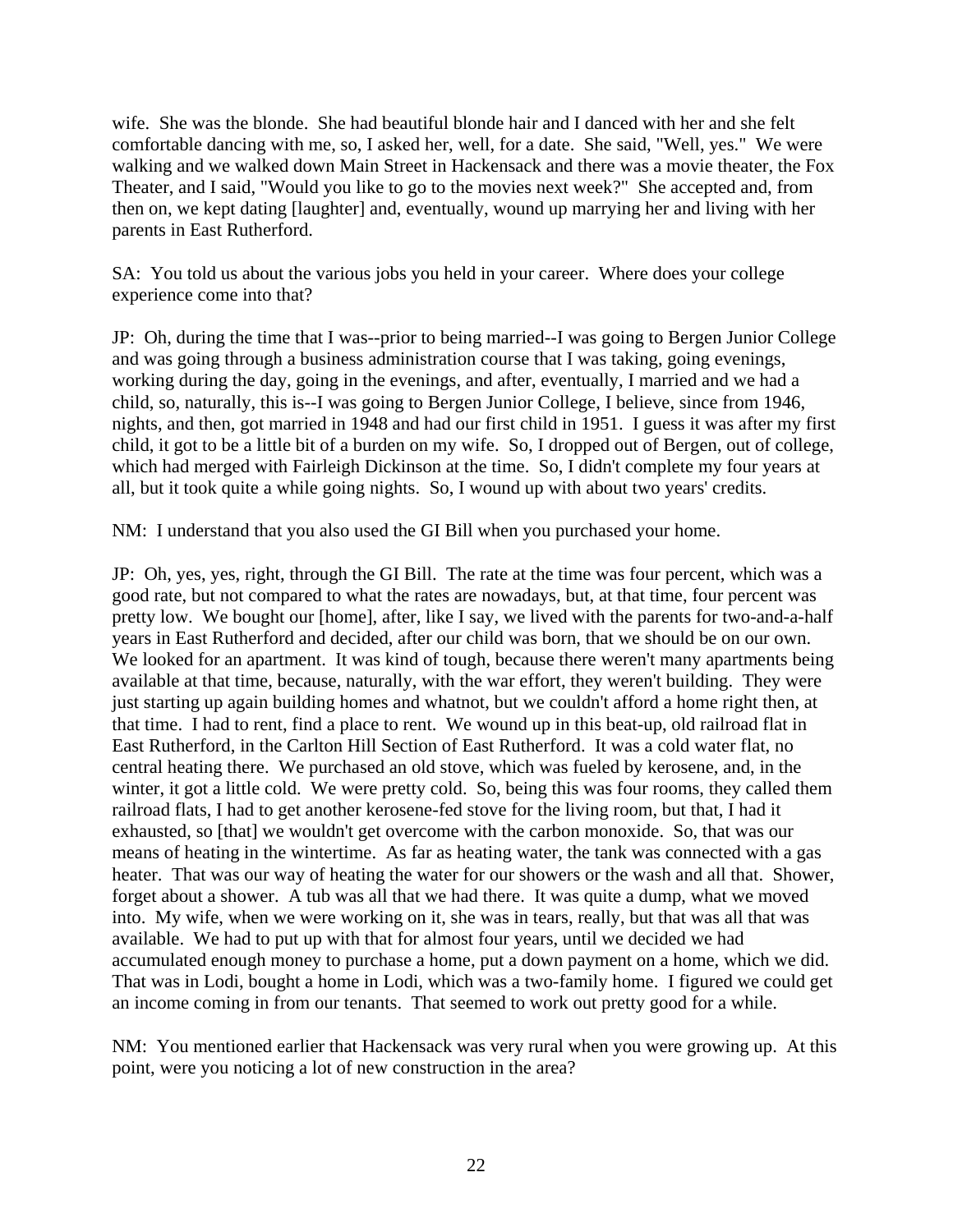JP: Oh, I guess after the war, things started to boom again, pick up. Homes were being built, factories were going up, but more and more demand, I guess. People that didn't have much were able to maybe start buying refrigerators. Then, TV was coming out at that time. So, naturally, the factories were being put up. The car, I had an old car that I purchased for about 250 dollars, that I rode around in and, finally, dumped it. After a while, I was able to buy myself a decent car.

NM: What is that area of Hackensack like today?

JP: I haven't been actually back to Hackensack in quite a while, because I guess, at times I do go there, it's too congested, not like it used to be when I was growing up as a kid.

NM: Going back to when you grew up in Hackensack, what was the composition of your neighborhood? Was it a Polish section? Was there a German section, for example, African-Americans in another part of the city? What was Hackensack like then?

JP: Yes, well, where I lived, there were quite a few African-Americans, also Italians. The lower part, where we were living, was more with the blacks and the Italians, like the rag picker that I was talking about. I guess you would call that the poorer section of the town, and then, the further up, going toward the school, Broadway School, was more--not that they were wealthy, but it was just ordinary folks, were probably just a little better off. It was the more Italian section up that way. The church was there, the St. Francis Church, in that section, which they congregated, where, naturally, the Italian group congregated. My experience with the blacks was pretty good. We had played with them, baseball. This is prior to my service time, growing up. There was blacks that lived next door to my grandmother on Lodi Street, one on each side, and, also, across the railroad track, they were all blacks in that area. They had their baseball team and we had ours and we played against each other. They were the Green Street Strutters and we were the Hackensack Eagles, played together. When we got thirsty, I would run over to my grandmother's house to get a jug of water. We'd come back, we'd all be drinking out of the same jug.

NM: Were there a lot of African-Americans in your school as well?

JP: Not as many, not as many, no. Well, the black population, naturally, there was always more white population there at the time, but, no, at the Broadway School, I can't recall too many blacks attending school there. Now, there must've been another school that they were going to; I don't know, but I'm not sure, but there could've been. I never thought of segregation or anything like that at the time growing up. So, I don't know whether that was in play or not.

SA: You joined the Reserves after the war, correct?

JP: Yes, I did, yes, I joined the Reserves after the war and we'd attend meetings once a week, but I can't recall how long. What I have doesn't tell me when, but that was the Reserve. I don't recall length of service.

NM: Did many people join the Reserves?